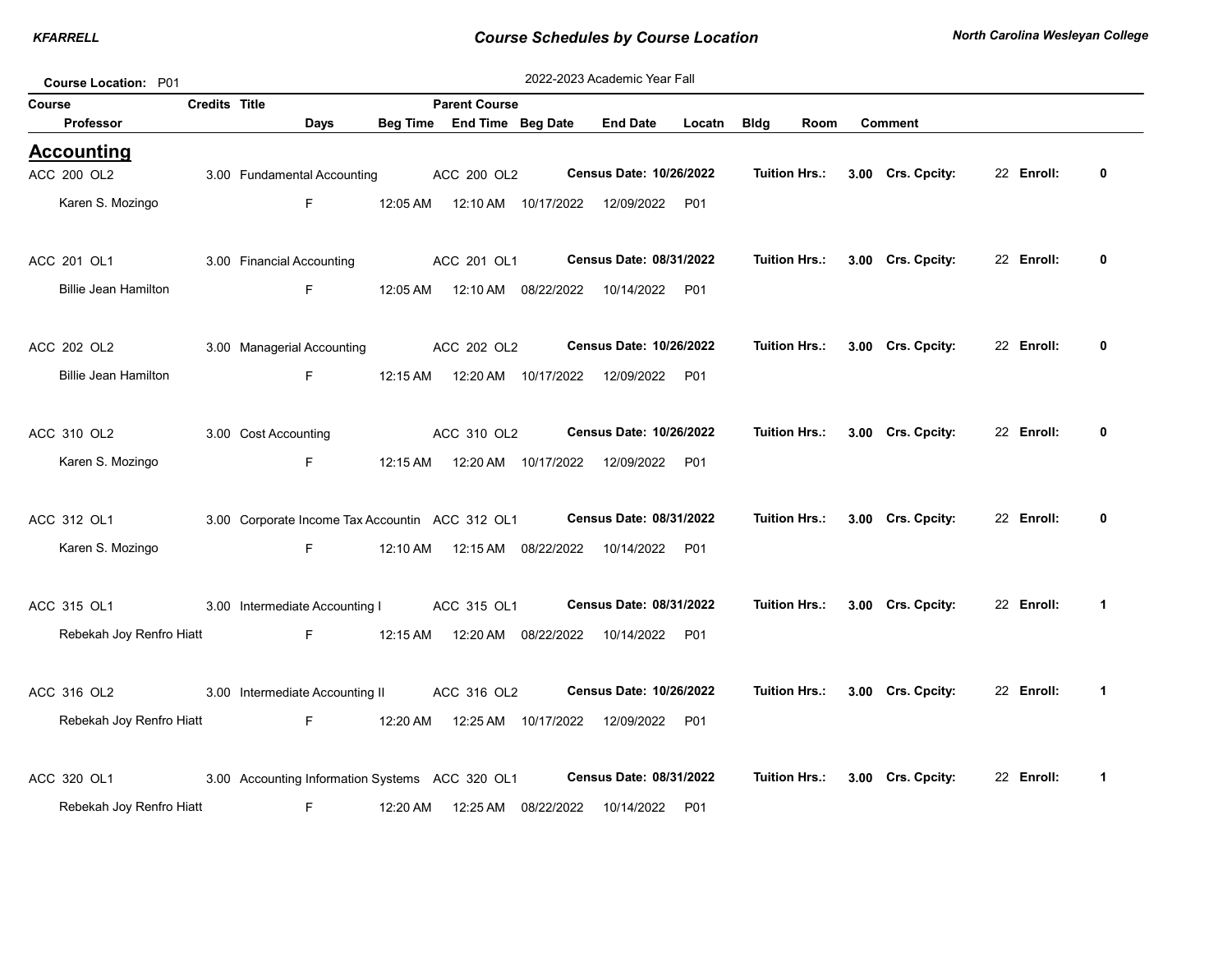| Course Location: P01            |                      |                                  |          |                            |                      | 2022-2023 Academic Year Fall   |        |                      |                   |            |             |
|---------------------------------|----------------------|----------------------------------|----------|----------------------------|----------------------|--------------------------------|--------|----------------------|-------------------|------------|-------------|
| <b>Course</b>                   | <b>Credits Title</b> |                                  |          | <b>Parent Course</b>       |                      |                                |        |                      |                   |            |             |
| <b>Professor</b>                |                      | Days                             |          | Beg Time End Time Beg Date |                      | <b>End Date</b>                | Locatn | <b>Bldg</b><br>Room  | <b>Comment</b>    |            |             |
| <b>Accounting</b>               |                      |                                  |          |                            |                      |                                |        |                      |                   |            |             |
| ACC 410 OL2                     |                      | 3.00 Auditing                    |          | ACC 410 OL2                |                      | <b>Census Date: 10/26/2022</b> |        | Tuition Hrs.:        | 3.00 Crs. Cpcity: | 22 Enroll: | 0           |
| Rebekah Joy Renfro Hiatt        |                      | F.                               | 12:30 AM |                            | 12:35 AM  10/17/2022 | 12/09/2022                     | P01    |                      |                   |            |             |
| ACC 482 OL2                     |                      | 3.00 Senior Seminar (WI)         |          | ACC 482 OL2                |                      | Census Date: 10/26/2022        |        | Tuition Hrs.:        | 3.00 Crs. Cpcity: | 20 Enroll: | 1           |
| Wendy W. Achilles               |                      | F.                               | 12:30 AM |                            | 12:35 AM  10/17/2022 | 12/09/2022                     | P01    |                      |                   |            |             |
| <b>Organizational Administi</b> |                      |                                  |          |                            |                      |                                |        |                      |                   |            |             |
| ADM 305 OL1                     |                      | 3.00 Organizational Leadership   |          | ADM 305 OL1                |                      | Census Date: 08/31/2022        |        | Tuition Hrs.:        | 3.00 Crs. Cpcity: | 22 Enroll: | 3           |
| Travis L Kinsey                 |                      | F.                               | 12:30 AM | 12:35 AM                   | 08/22/2022           | 10/14/2022                     | P01    |                      |                   |            |             |
| ADM 305 OL2                     |                      | 3.00 Organizational Leadership   |          | ADM 305 OL2                |                      | Census Date: 10/26/2022        |        | Tuition Hrs.:        | 3.00 Crs. Cpcity: | 22 Enroll: | $\mathbf 1$ |
| Katie M. Farrell                |                      | F.                               | 12:35 AM |                            | 12:40 AM  10/17/2022 | 12/09/2022                     | P01    |                      |                   |            |             |
| ADM 307 OL1                     |                      | 1.00 Servant Leadership          |          | ADM 307 OL1                |                      | Census Date: 08/31/2022        |        | Tuition Hrs.:        | 1.00 Crs. Cpcity: | 22 Enroll: | 1           |
| Katie M. Farrell                |                      | F.                               | 12:35 AM |                            | 12:40 AM 08/22/2022  | 10/14/2022                     | P01    |                      |                   |            |             |
| ADM 307 OL2                     |                      | 1.00 Servant Leadership          |          | ADM 307 OL2                |                      | Census Date: 10/26/2022        |        | Tuition Hrs.:        | 1.00 Crs. Cpcity: | 22 Enroll: | 1           |
| Angela D. Marshall              |                      | F.                               | 12:40 AM |                            | 12:45 AM  10/17/2022 | 12/09/2022                     | P01    |                      |                   |            |             |
| ADM 308 OL1                     |                      | 2.00 Transformational Leadership |          | ADM 308 OL1                |                      | Census Date: 08/31/2022        |        | Tuition Hrs.:        | 2.00 Crs. Cpcity: | 22 Enroll: | 1           |
| Katie M. Farrell                |                      | F.                               | 12:40 AM |                            | 12:45 AM 08/22/2022  | 10/14/2022                     | P01    |                      |                   |            |             |
| ADM 308 OL2                     |                      | 2.00 Transformational Leadership |          | ADM 308 OL2                |                      | Census Date: 10/26/2022        |        | <b>Tuition Hrs.:</b> | 2.00 Crs. Cpcity: | 22 Enroll: | 0           |
| Angela D. Marshall              |                      | F.                               | 12:50 AM |                            | 12:55 AM  10/17/2022 | 12/09/2022                     | P01    |                      |                   |            |             |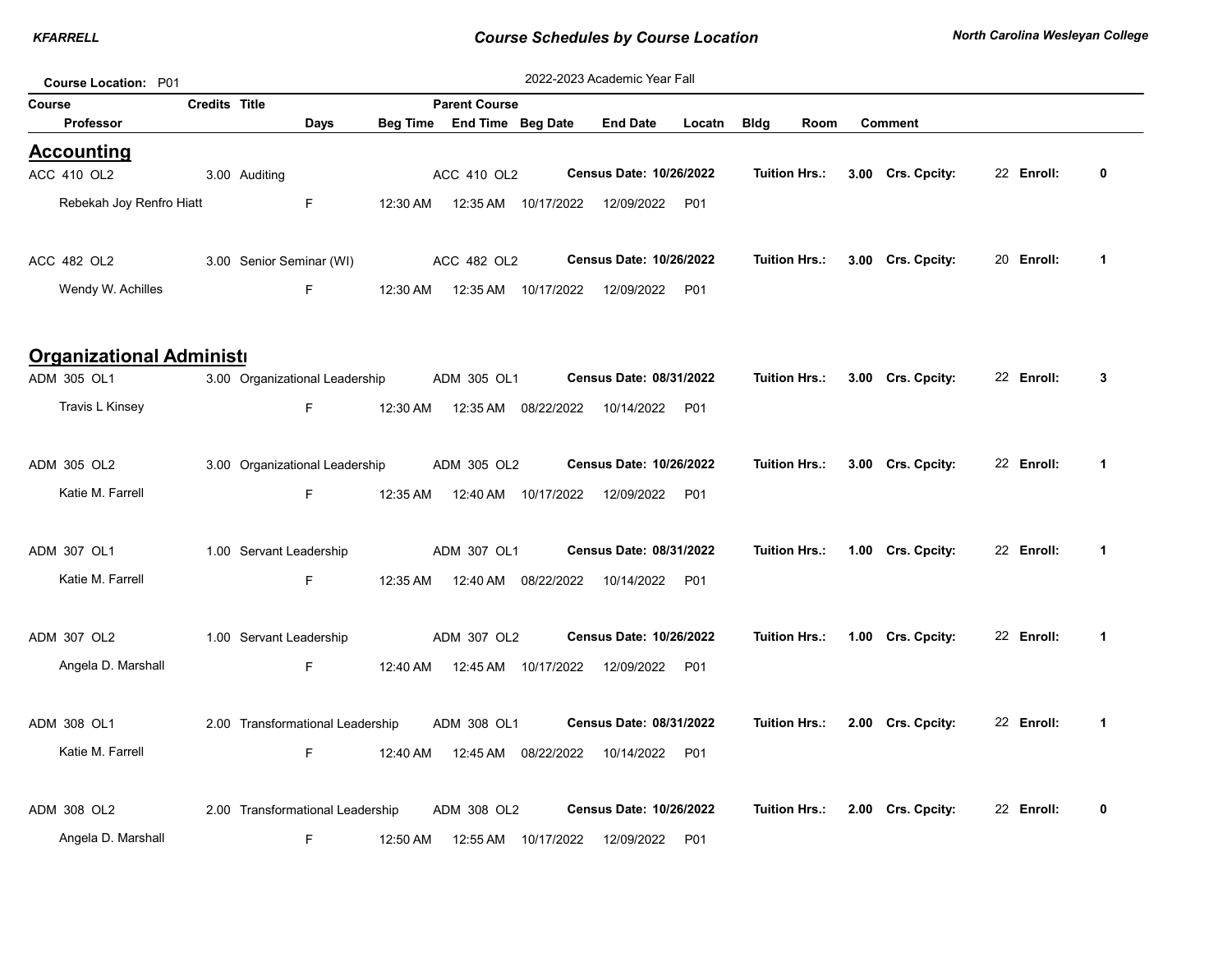|        | <b>Course Location: P01</b>     |                      |                                                  |                 |                      |                      | 2022-2023 Academic Year Fall |        |                      |      |                   |            |                |
|--------|---------------------------------|----------------------|--------------------------------------------------|-----------------|----------------------|----------------------|------------------------------|--------|----------------------|------|-------------------|------------|----------------|
| Course |                                 | <b>Credits Title</b> |                                                  |                 | <b>Parent Course</b> |                      |                              |        |                      |      |                   |            |                |
|        | Professor                       |                      | Days                                             | <b>Beg Time</b> | End Time Beg Date    |                      | <b>End Date</b>              | Locatn | <b>Bldg</b>          | Room | <b>Comment</b>    |            |                |
|        | <b>Organizational Administr</b> |                      |                                                  |                 |                      |                      |                              |        |                      |      |                   |            |                |
|        | ADM 310 OL1                     |                      | 1.00 Leading Across Cultures                     |                 | ADM 310 OL1          |                      | Census Date: 08/31/2022      |        | <b>Tuition Hrs.:</b> |      | 1.00 Crs. Cpcity: | 22 Enroll: | 0              |
|        | Angela D. Marshall              |                      | F                                                | 12:45 AM        | 12:50 AM             | 08/22/2022           | 10/14/2022                   | P01    |                      |      |                   |            |                |
|        | ADM 400 OL1                     |                      | 3.00 Leadership and Change (WI)                  |                 | ADM 400 OL1          |                      | Census Date: 08/31/2022      |        | <b>Tuition Hrs.:</b> |      | 3.00 Crs. Cpcity: | 20 Enroll: | 3              |
|        | Joy Green Smallwood             |                      | F                                                | 12:50 AM        | 12:55 AM             | 08/22/2022           | 10/14/2022                   | P01    |                      |      |                   |            |                |
|        | ADM 400 OL2                     |                      | 3.00 Leadership and Change (WI)                  |                 | ADM 400 OL2          |                      | Census Date: 10/26/2022      |        | <b>Tuition Hrs.:</b> |      | 3.00 Crs. Cpcity: | 20 Enroll: | 0              |
|        | Joy Green Smallwood             |                      | F                                                | 01:00 AM        | 01:05 AM             | 10/17/2022           | 12/09/2022                   | P01    |                      |      |                   |            |                |
|        | ADM 405 OL2                     |                      | 3.00 Strategic Leadership (WI)                   |                 | ADM 405 OL2          |                      | Census Date: 10/26/2022      |        | <b>Tuition Hrs.:</b> |      | 3.00 Crs. Cpcity: | 20 Enroll: | $\overline{2}$ |
|        | Katie M. Farrell                |                      | F                                                | 01:05 AM        |                      | 01:10 AM 10/17/2022  | 12/09/2022                   | P01    |                      |      |                   |            |                |
|        | ADM 481 OL1                     |                      | 3.00 Senior Seminar Organizational A ADM 481 OL1 |                 |                      |                      | Census Date: 08/31/2022      |        | <b>Tuition Hrs.:</b> |      | 3.00 Crs. Cpcity: | 20 Enroll: | $\mathbf{0}$   |
|        | Katie M. Farrell                |                      | F.                                               | 01:05 AM        | 01:10 AM             | 08/22/2022           | 10/14/2022                   | P01    |                      |      |                   |            |                |
|        | ADM 481 OL2                     |                      | 3.00 Senior Seminar Organizational A ADM 481 OL2 |                 |                      |                      | Census Date: 10/26/2022      |        | <b>Tuition Hrs.:</b> |      | 3.00 Crs. Cpcity: | 20 Enroll: | 0              |
|        | Angela D. Marshall              |                      | F.                                               | 01:10 AM        |                      | 01:15 AM  10/17/2022 | 12/09/2022                   | P01    |                      |      |                   |            |                |
|        | <b>Biology</b>                  |                      |                                                  |                 |                      |                      |                              |        |                      |      |                   |            |                |
|        | BIO 101 OL2                     |                      | 3.00 Life Science                                |                 | BIO 101 OL2          |                      | Census Date: 10/26/2022      |        | <b>Tuition Hrs.:</b> |      | 3.00 Crs. Cpcity: | 20 Enroll: | 0              |
|        | <b>Daniel Elias</b>             |                      | F                                                | 01:20 AM        |                      | 01:25 AM 10/17/2022  | 12/09/2022                   | P01    |                      |      |                   |            |                |
|        | <b>Business Administration</b>  |                      |                                                  |                 |                      |                      |                              |        |                      |      |                   |            |                |
|        | <b>BUS 206 OL1</b>              |                      | 3.00 Principles of Management                    |                 | <b>BUS 206 OL1</b>   |                      | Census Date: 08/31/2022      |        | <b>Tuition Hrs.:</b> |      | 3.00 Crs. Cpcity: | 22 Enroll: | $\mathbf 1$    |

Joy Green Smallwood F 01:10 AM 01:15 AM 08/22/2022 10/14/2022 P01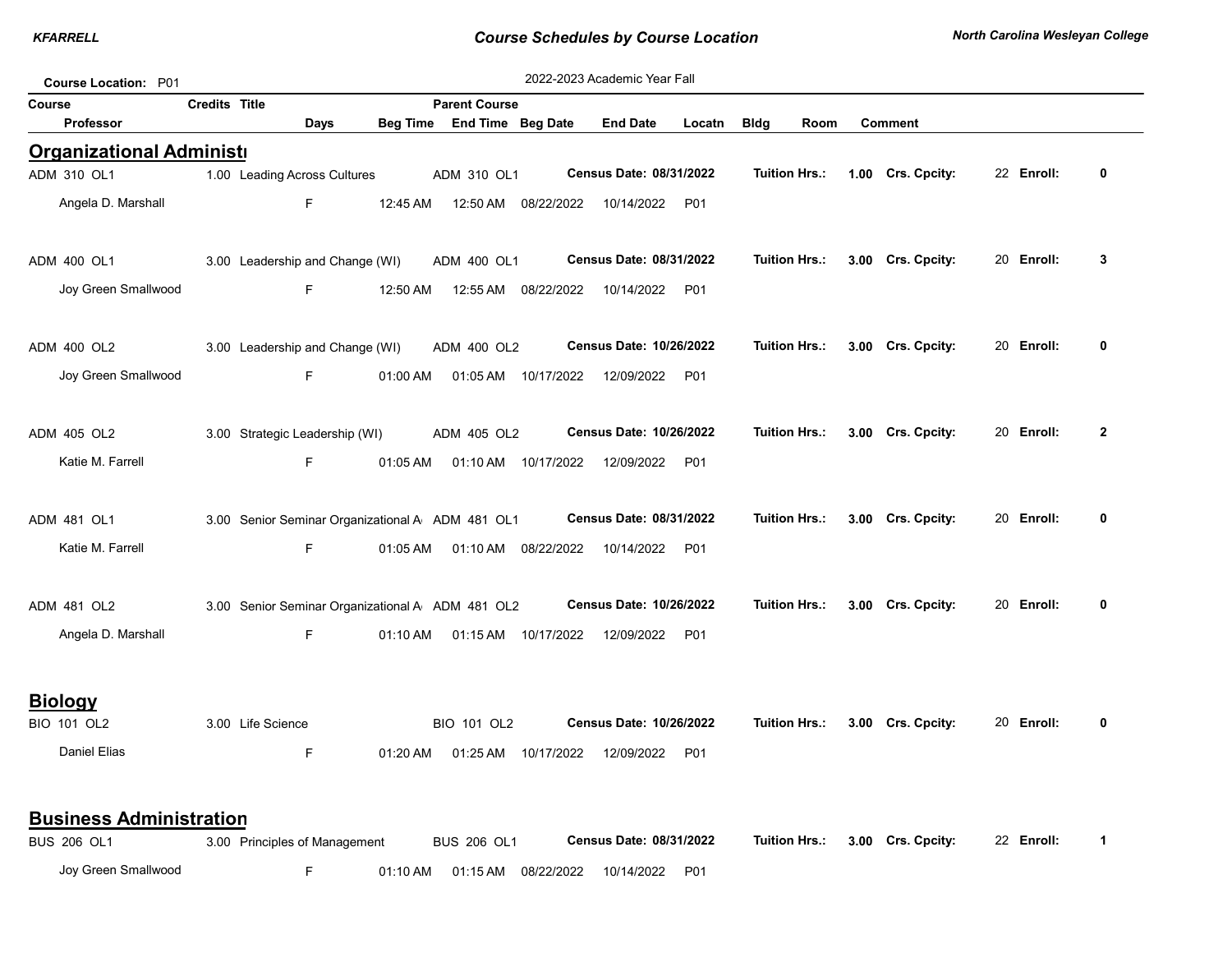| Course Location: P01           |                      |                                             |          |                                |                     | 2022-2023 Academic Year Fall     |                 |               |                      |                   |            |                |
|--------------------------------|----------------------|---------------------------------------------|----------|--------------------------------|---------------------|----------------------------------|-----------------|---------------|----------------------|-------------------|------------|----------------|
| Course                         | <b>Credits Title</b> |                                             |          | <b>Parent Course</b>           |                     |                                  |                 |               |                      |                   |            |                |
| <b>Professor</b>               |                      | <b>Days</b>                                 |          | Beg Time End Time Beg Date     |                     | <b>End Date</b>                  | Locatn          | <b>Bldg</b>   | Room                 | <b>Comment</b>    |            |                |
| <b>Business Administration</b> |                      |                                             |          |                                |                     |                                  |                 |               |                      |                   |            |                |
| <b>BUS 207 OL2</b>             |                      | 3.00 Legal Environment                      |          | <b>BUS 207 OL2</b>             |                     | Census Date: 10/26/2022          |                 | Tuition Hrs.: |                      | 3.00 Crs. Cpcity: | 22 Enroll: | $\mathbf{1}$   |
| Kizzy V Crawford Heath         |                      | F.                                          |          | 01:25 AM  01:30 AM  10/17/2022 |                     | 12/09/2022 P01                   |                 |               |                      |                   |            |                |
| <b>BUS 215 OL1</b>             |                      | 3.00 International Business                 |          | <b>BUS 215 OL1</b>             |                     | Census Date: 08/31/2022          |                 |               | Tuition Hrs.:        | 3.00 Crs. Cpcity: | 22 Enroll: | $\mathbf 1$    |
| Daniel Ezra Rhem               |                      | F.                                          | 01:15 AM |                                | 01:20 AM 08/22/2022 | 10/14/2022 P01                   |                 |               |                      |                   |            |                |
| <b>BUS 307 OL1</b>             |                      | 3.00 Corporate Finance                      |          | <b>BUS 307 OL1</b>             |                     | Census Date: 08/31/2022          |                 |               | Tuition Hrs.:        | 3.00 Crs. Cpcity: | 22 Enroll: | $\overline{2}$ |
| Angela D. Marshall             |                      | F.                                          |          | 01:20 AM  01:25 AM  08/22/2022 |                     | 10/14/2022                       | P01             |               |                      |                   |            |                |
| <b>BUS 308 OL2</b>             |                      | 3.00 Organizational Behavior (WI)           |          | <b>BUS 308 OL2</b>             |                     | <b>Census Date: 10/26/2022</b>   |                 |               | Tuition Hrs.:        | 3.00 Crs. Cpcity: | 20 Enroll: | $\mathbf{1}$   |
| Michael E Ammons               |                      | F.                                          | 01:30 AM |                                | 01:35 AM 10/17/2022 | 12/09/2022                       | P01             |               |                      |                   |            |                |
| <b>BUS 308 OL21</b>            |                      | 3.00 Organizational Behavior (WI)           |          | BUS 308 OL21                   |                     | Census Date: 10/26/2022          |                 |               | Tuition Hrs.:        | 3.00 Crs. Cpcity: | 20 Enroll: | 0              |
| Shawn Michael Russell          |                      | F.                                          | 01:35 AM |                                |                     | 01:40 AM  10/17/2022  12/09/2022 | P01             |               |                      |                   |            |                |
| <b>BUS 312 OL1</b>             |                      | 3.00 Global Logistics WI                    |          | <b>BUS 312 OL1</b>             |                     | Census Date: 08/31/2022          |                 |               | Tuition Hrs.:        | 3.00 Crs. Cpcity: | 22 Enroll: | $\mathbf{2}$   |
| Guy B Bradbury                 |                      | F.                                          |          | 01:25 AM  01:30 AM  08/22/2022 |                     | 10/14/2022 P01                   |                 |               |                      |                   |            |                |
| <b>BUS 314 OL1</b>             |                      | 3.00 Human Resources Management BUS 314 OL1 |          |                                |                     | Census Date: 08/31/2022          |                 |               | <b>Tuition Hrs.:</b> | 3.00 Crs. Cpcity: | 22 Enroll: | 0              |
| <b>Shawn Michael Russell</b>   |                      | F.                                          | 01:30 AM |                                | 01:35 AM 08/22/2022 | 10/14/2022 P01                   |                 |               |                      |                   |            |                |
| <b>BUS 314 OL2</b>             |                      | 3.00 Human Resources Management BUS 314 OL2 |          |                                |                     | Census Date: 10/26/2022          |                 |               | Tuition Hrs.:        | 3.00 Crs. Cpcity: | 22 Enroll: | 0              |
| Joy Green Smallwood            |                      | F                                           | 01:40 AM | 01:45 AM                       | 10/17/2022          | 12/09/2022                       | P <sub>01</sub> |               |                      |                   |            |                |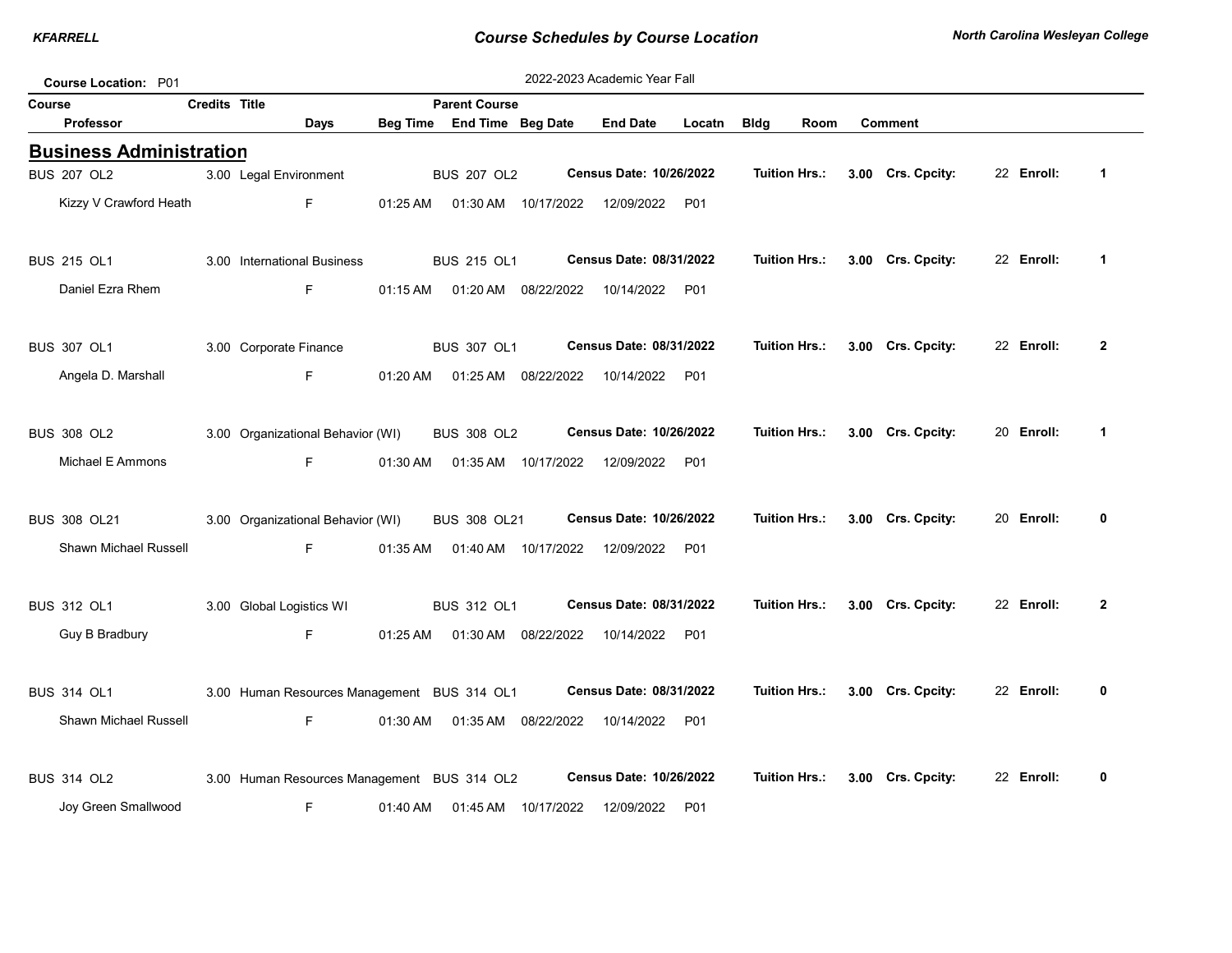| Course Location: P01           |                      |                               |             |          |                                                 |                      | 2022-2023 Academic Year Fall   |            |             |                      |                   |            |                         |
|--------------------------------|----------------------|-------------------------------|-------------|----------|-------------------------------------------------|----------------------|--------------------------------|------------|-------------|----------------------|-------------------|------------|-------------------------|
| <b>Course</b>                  | <b>Credits Title</b> |                               |             |          | <b>Parent Course</b>                            |                      |                                |            |             |                      |                   |            |                         |
| Professor                      |                      |                               | <b>Days</b> | Beg Time | End Time Beg Date                               |                      | <b>End Date</b>                | Locatn     | <b>Bldg</b> | Room                 | <b>Comment</b>    |            |                         |
| <b>Business Administration</b> |                      |                               |             |          |                                                 |                      |                                |            |             |                      |                   |            |                         |
| <b>BUS 318 OL2</b>             |                      |                               |             |          | 3.00 Employee Training and Developn BUS 318 OL2 |                      | Census Date: 10/26/2022        |            |             | <b>Tuition Hrs.:</b> | 3.00 Crs. Cpcity: | 20 Enroll: | 0                       |
| Daniel Ezra Rhem               |                      |                               | F.          | 01:45 AM |                                                 | 01:50 AM  10/17/2022 | 12/09/2022 P01                 |            |             |                      |                   |            |                         |
| <b>BUS 319 OL1</b>             |                      |                               |             |          | 3.00 Management Information System BUS 319 OL1  |                      | Census Date: 08/31/2022        |            |             | <b>Tuition Hrs.:</b> | 3.00 Crs. Cpcity: | 20 Enroll: | $\mathbf{2}$            |
| Lakeisha H Brown               |                      |                               | F.          | 01:35 AM |                                                 | 01:40 AM 08/22/2022  | 10/14/2022                     | <b>P01</b> |             |                      |                   |            |                         |
| <b>BUS 350 OL2</b>             |                      | 3.00 Operations Management    |             |          | <b>BUS 350 OL2</b>                              |                      | Census Date: 10/26/2022        |            |             | <b>Tuition Hrs.:</b> | 3.00 Crs. Cpcity: | 22 Enroll: | 3                       |
| Melanie J. Townsend            |                      |                               | F.          | 01:50 AM |                                                 | 01:55 AM 10/17/2022  | 12/09/2022 P01                 |            |             |                      |                   |            |                         |
| <b>BUS 351 OL1</b>             |                      |                               |             |          | 3.00 Advanced Operations Managem  BUS 351 OL1   |                      | Census Date: 08/31/2022        |            |             | <b>Tuition Hrs.:</b> | 3.00 Crs. Cpcity: | 22 Enroll: | $\overline{\mathbf{1}}$ |
| Melanie J. Townsend            |                      |                               | F.          | 01:40 AM |                                                 | 01:45 AM 08/22/2022  | 10/14/2022 P01                 |            |             |                      |                   |            |                         |
| <b>BUS 360 OL2</b>             |                      | 3.00 Project Management       |             |          | <b>BUS 360 OL2</b>                              |                      | Census Date: 10/26/2022        |            |             | <b>Tuition Hrs.:</b> | 3.00 Crs. Cpcity: | 22 Enroll: | $\mathbf{1}$            |
| Christine Paula Hollinger      |                      |                               | F           | 01:55 AM |                                                 | 02:00 AM 10/17/2022  | 12/09/2022                     | P01        |             |                      |                   |            |                         |
| <b>BUS 416 OL1</b>             |                      | 3.00 Human Resources Strategy |             |          | <b>BUS 416 OL1</b>                              |                      | Census Date: 08/31/2022        |            |             | <b>Tuition Hrs.:</b> | 3.00 Crs. Cpcity: | 22 Enroll: | 0                       |
| Travis L Kinsey                |                      |                               | F.          | 01:45 AM |                                                 | 01:50 AM 08/22/2022  | 10/14/2022 P01                 |            |             |                      |                   |            |                         |
| <b>BUS 416 OL2</b>             |                      | 3.00 Human Resources Strategy |             |          | <b>BUS 416 OL2</b>                              |                      | Census Date: 10/26/2022        |            |             | <b>Tuition Hrs.:</b> | 3.00 Crs. Cpcity: | 22 Enroll: | 0                       |
| Travis L Kinsey                |                      |                               | F.          | 02:05 AM |                                                 | 02:10 AM 10/17/2022  | 12/09/2022                     | P01        |             |                      |                   |            |                         |
| <b>BUS 443 OL2</b>             |                      | 3.00 Entrepreneurial Finance  |             |          | <b>BUS 443 OL2</b>                              |                      | <b>Census Date: 10/26/2022</b> |            |             | Tuition Hrs.:        | 3.00 Crs. Cpcity: | 22 Enroll: | $\mathbf{1}$            |
| Lakeisha H Brown               |                      |                               | F           | 02:10 AM | 02:15 AM                                        | 10/17/2022           | 12/09/2022                     | P01        |             |                      |                   |            |                         |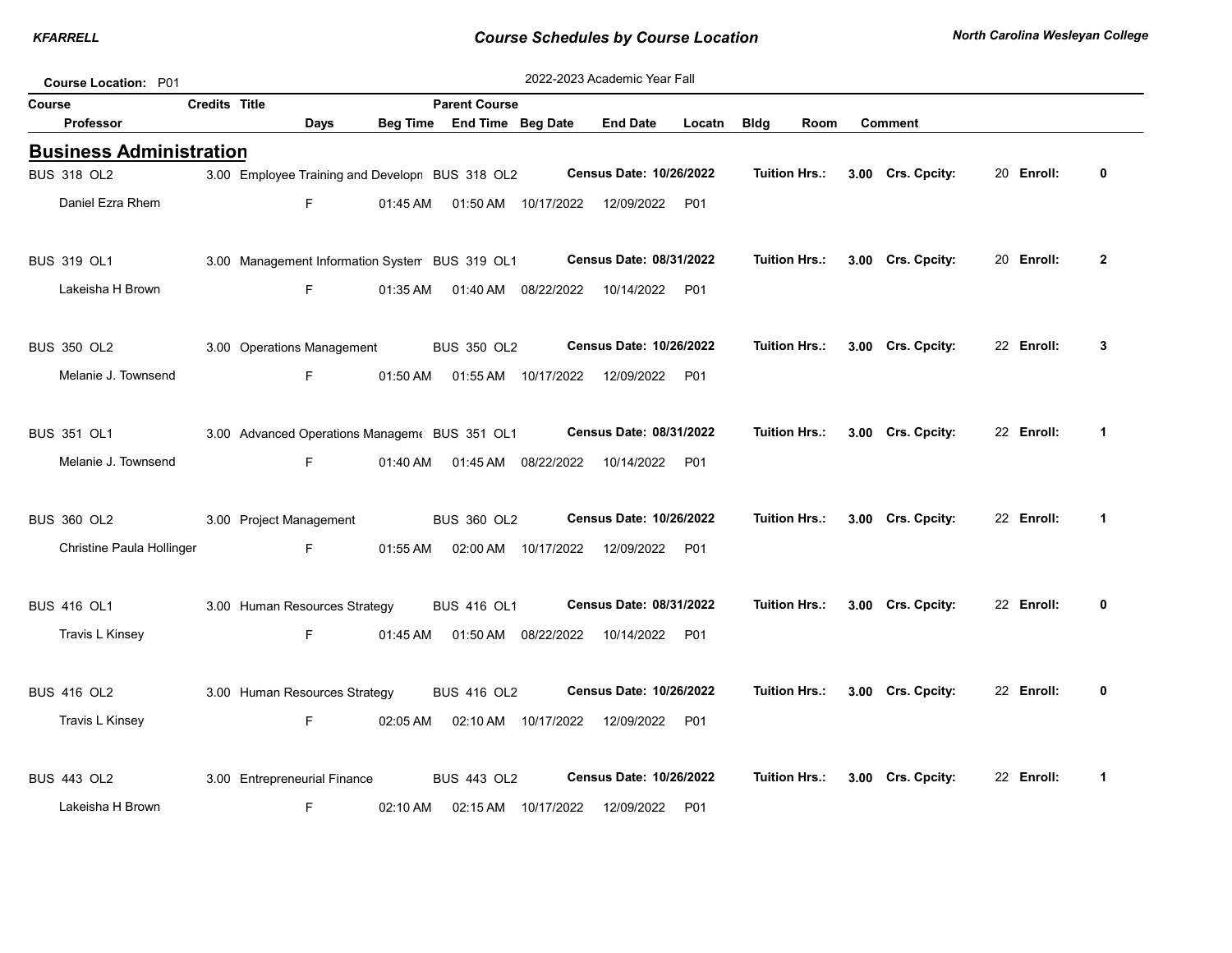| <b>Course Location: P01</b>    |                      |                                                  |          |                            |                     | 2022-2023 Academic Year Fall          |            |                      |      |                   |            |             |
|--------------------------------|----------------------|--------------------------------------------------|----------|----------------------------|---------------------|---------------------------------------|------------|----------------------|------|-------------------|------------|-------------|
| Course                         | <b>Credits Title</b> |                                                  |          | <b>Parent Course</b>       |                     |                                       |            |                      |      |                   |            |             |
| <b>Professor</b>               |                      | Days                                             |          | Beg Time End Time Beg Date |                     | <b>End Date</b>                       | Locatn     | <b>Bldg</b>          | Room | <b>Comment</b>    |            |             |
| <b>Business Administration</b> |                      |                                                  |          |                            |                     |                                       |            |                      |      |                   |            |             |
| BUS 472 OL2                    |                      | 3.00 Business and Society                        |          | <b>BUS 472 OL2</b>         |                     | <b>Census Date: 10/26/2022</b>        |            | <b>Tuition Hrs.:</b> |      | 3.00 Crs. Cpcity: | 22 Enroll: | 0           |
| Marcus Rich                    |                      | F.                                               | 02:15 AM |                            | 02:20 AM 10/17/2022 | 12/09/2022 P01                        |            |                      |      |                   |            |             |
| <b>BUS 481 OL1</b>             |                      | 3.00 Business Strategy and Policy (W BUS 481 OL1 |          |                            |                     | Census Date: 08/31/2022               |            | Tuition Hrs.:        |      | 3.00 Crs. Cpcity: | 20 Enroll: | 3           |
| Michael E Ammons               |                      | F                                                | 01:50 AM |                            | 01:55 AM 08/22/2022 | 10/14/2022                            | P01        |                      |      |                   |            |             |
| BUS 482 OL2                    |                      | 3.00 Business Admin Capstone (WI) BUS 482 OL2    |          |                            |                     | Census Date: 10/26/2022               |            | Tuition Hrs.:        |      | 3.00 Crs. Cpcity: | 22 Enroll: | 3           |
| Michael E Ammons               |                      | F.                                               | 02:20 AM |                            |                     | 02:25 AM  10/17/2022  12/09/2022      | <b>P01</b> |                      |      |                   |            |             |
| <b>Computer Information Sy</b> |                      |                                                  |          |                            |                     |                                       |            |                      |      |                   |            |             |
| CIS 201 OL1                    |                      | 3.00 Web Authoring & Publishing                  |          | CIS 201 OL1                |                     | <b>Census Date: 08/31/2022</b>        |            | <b>Tuition Hrs.:</b> |      | 3.00 Crs. Cpcity: | 22 Enroll: | 0           |
| Andrzej G. Hoppe               |                      | F.                                               | 01:55 AM |                            |                     | 02:00 AM  08/22/2022  10/14/2022  P01 |            |                      |      |                   |            |             |
| CIS 210 OL1                    |                      | 3.00 Computer Hardware                           |          | CIS 210 OL1                |                     | Census Date: 08/31/2022               |            | <b>Tuition Hrs.:</b> |      | 3.00 Crs. Cpcity: | 22 Enroll: | $\mathbf 1$ |
| Richard J. Kissiah             |                      | F.                                               | 02:05 AM |                            | 02:10 AM 08/22/2022 | 10/14/2022 P01                        |            |                      |      |                   |            |             |
| CIS 211 OL2                    |                      | 3.00 Programming Structures                      |          | CIS 211 OL2                |                     | <b>Census Date: 10/26/2022</b>        |            | Tuition Hrs.:        |      | 3.00 Crs. Cpcity: | 22 Enroll: | 0           |
| Andrzej G. Hoppe               |                      | F                                                | 02:25 AM |                            |                     | 02:30 AM  10/17/2022  12/09/2022  P01 |            |                      |      |                   |            |             |
| CIS 305 OL1                    |                      | 3.00 Computer and Network Security CIS 305 OL1   |          |                            |                     | Census Date: 08/31/2022               |            | Tuition Hrs.:        |      | 3.00 Crs. Cpcity: | 22 Enroll: | 0           |
| John R. Wetsch                 |                      | F.                                               | 02:10 AM |                            | 02:15 AM 08/22/2022 | 10/14/2022 P01                        |            |                      |      |                   |            |             |
| CIS 307 OL2                    |                      | 3.00 Computer Forensics                          |          | CIS 307 OL2                |                     | Census Date: 10/26/2022               |            | <b>Tuition Hrs.:</b> |      | 3.00 Crs. Cpcity: | 22 Enroll: | 0           |
| Lucinda R. Boykin              |                      | F                                                | 02:30 AM |                            | 02:35 AM 10/17/2022 | 12/09/2022 P01                        |            |                      |      |                   |            |             |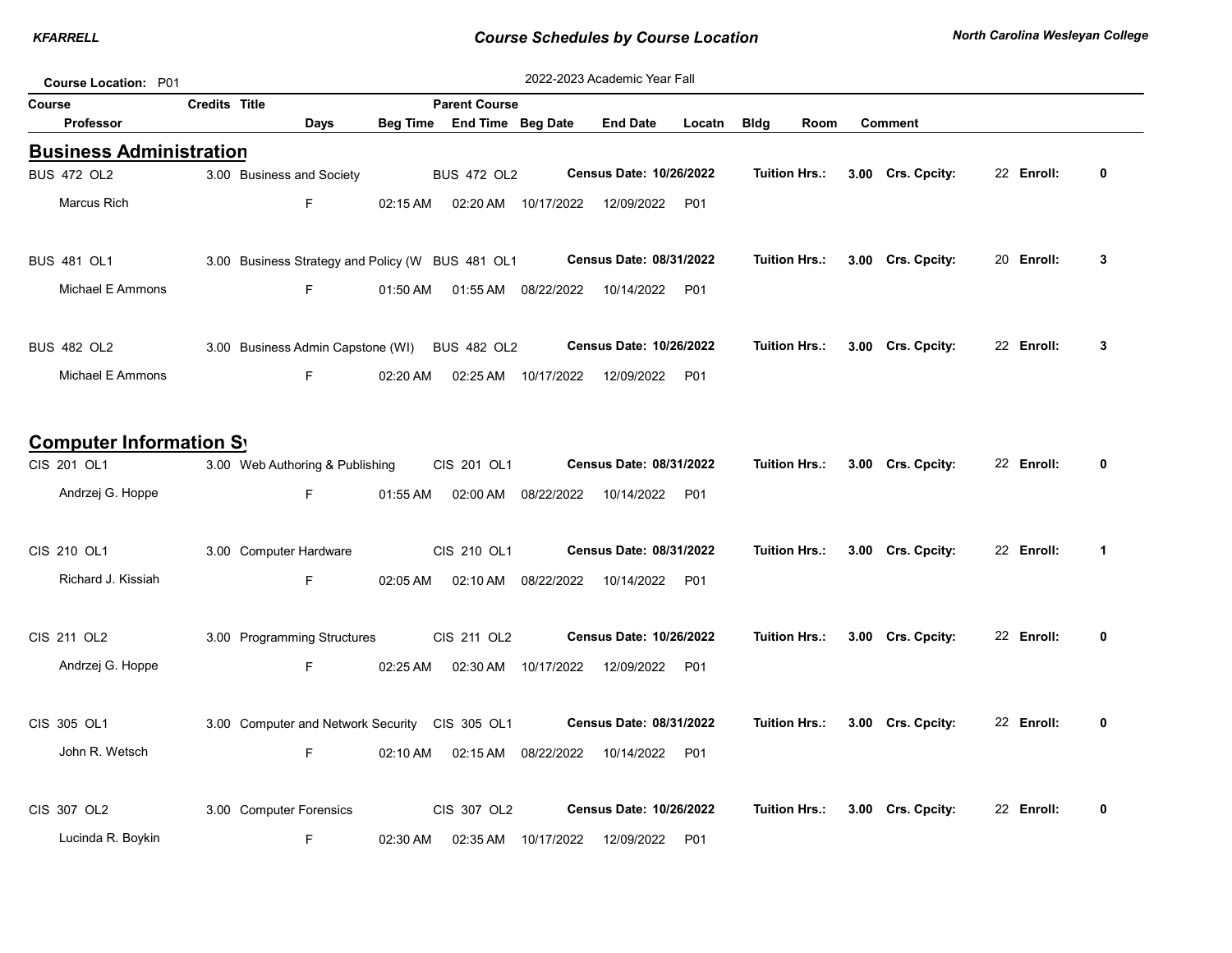| <b>Course Location: P01</b> |               |                                                   |            |                            |                     | 2022-2023 Academic Year Fall   |        |                      |      |                   |            |             |
|-----------------------------|---------------|---------------------------------------------------|------------|----------------------------|---------------------|--------------------------------|--------|----------------------|------|-------------------|------------|-------------|
| Course                      | Credits Title |                                                   |            | <b>Parent Course</b>       |                     |                                |        |                      |      |                   |            |             |
| <b>Professor</b>            |               | Days                                              |            | Beg Time End Time Beg Date |                     | <b>End Date</b>                | Locatn | <b>Bldg</b>          | Room | <b>Comment</b>    |            |             |
| Computer Information Sy     |               |                                                   |            |                            |                     |                                |        |                      |      |                   |            |             |
| CIS 310 OL1                 |               | 3.00 Computer Software                            |            | CIS 310 OL1                |                     | Census Date: 08/31/2022        |        | <b>Tuition Hrs.:</b> |      | 3.00 Crs. Cpcity: | 22 Enroll: | 0           |
| John R. Wetsch              |               | F.                                                | 02:15 AM   | 02:20 AM                   | 08/22/2022          | 10/14/2022                     | P01    |                      |      |                   |            |             |
| CIS 320 OL2                 |               | 3.00 Advance Web Design                           |            | CIS 320 OL2                |                     | Census Date: 10/26/2022        |        | <b>Tuition Hrs.:</b> |      | 3.00 Crs. Cpcity: | 22 Enroll: | $\mathbf 1$ |
| Jacquelyne L. Lewis         |               | F.                                                | 02:35 AM   |                            | 02:40 AM 10/17/2022 | 12/09/2022                     | P01    |                      |      |                   |            |             |
| CIS 410 OL1                 |               | 3.00 Mgmt of Information Syst Proj (V CIS 410 OL1 |            |                            |                     | Census Date: 08/31/2022        |        | Tuition Hrs.:        |      | 3.00 Crs. Cpcity: | 20 Enroll: | $\mathbf 1$ |
| Lucinda R. Boykin           |               | F.                                                | $02:20$ AM |                            | 02:25 AM 08/22/2022 | 10/14/2022                     | P01    |                      |      |                   |            |             |
| CIS 455 OL2                 |               | 3.00 Systems Project                              |            | CIS 455 OL2                |                     | Census Date: 10/26/2022        |        | <b>Tuition Hrs.:</b> |      | 3.00 Crs. Cpcity: | 22 Enroll: | $\mathbf 1$ |
| Sherry G. Williamson        |               | F.                                                | 00:00 AM   | 00:00 AM                   | 10/17/2022          | 12/09/2022                     | P01    |                      |      |                   |            |             |
| <b>Economics</b>            |               |                                                   |            |                            |                     |                                |        |                      |      |                   |            |             |
| ECO 211 OL1                 |               | 3.00 Principles of Economics I                    |            | ECO 211 OL1                |                     | Census Date: 08/31/2022        |        | Tuition Hrs.:        |      | 3.00 Crs. Cpcity: | 22 Enroll: | 0           |
| Alison Leigh Davis          |               | F.                                                | 02:25 AM   |                            | 02:30 AM 08/22/2022 | 10/14/2022                     | P01    |                      |      |                   |            |             |
| ECO 212 OL2                 |               | 3.00 Prin. of Economics II                        |            | ECO 212 OL2                |                     | Census Date: 10/26/2022        |        | Tuition Hrs.:        |      | 3.00 Crs. Cpcity: | 24 Enroll: | 0           |
| Alison Leigh Davis          |               | F.                                                | 02:45 AM   | 02:50 AM                   | 10/17/2022          | 12/09/2022                     | P01    |                      |      |                   |            |             |
| ECO 215 OL1                 |               | 3.00 Economics for Business                       |            | ECO 215 OL1                |                     | Census Date: 08/31/2022        |        | <b>Tuition Hrs.:</b> |      | 3.00 Crs. Cpcity: | 22 Enroll: | 0           |
| Mary Beth Hyatt             |               | F                                                 | 02:30 AM   | 02:35 AM                   | 08/22/2022          | 10/14/2022                     | P01    |                      |      |                   |            |             |
| <b>Education</b>            |               |                                                   |            |                            |                     |                                |        |                      |      |                   |            |             |
| EDU 310 OL2                 |               | 3.00 Technology in Education                      |            | EDU 310 OL2                |                     | <b>Census Date: 10/26/2022</b> |        | Tuition Hrs.:        |      | 3.00 Crs. Cpcity: | 20 Enroll: | 0           |
| Virginia Y. McKinney        |               | F                                                 | 02:10 AM   |                            | 02:15 AM 10/17/2022 | 12/09/2022                     | P01    |                      |      |                   |            |             |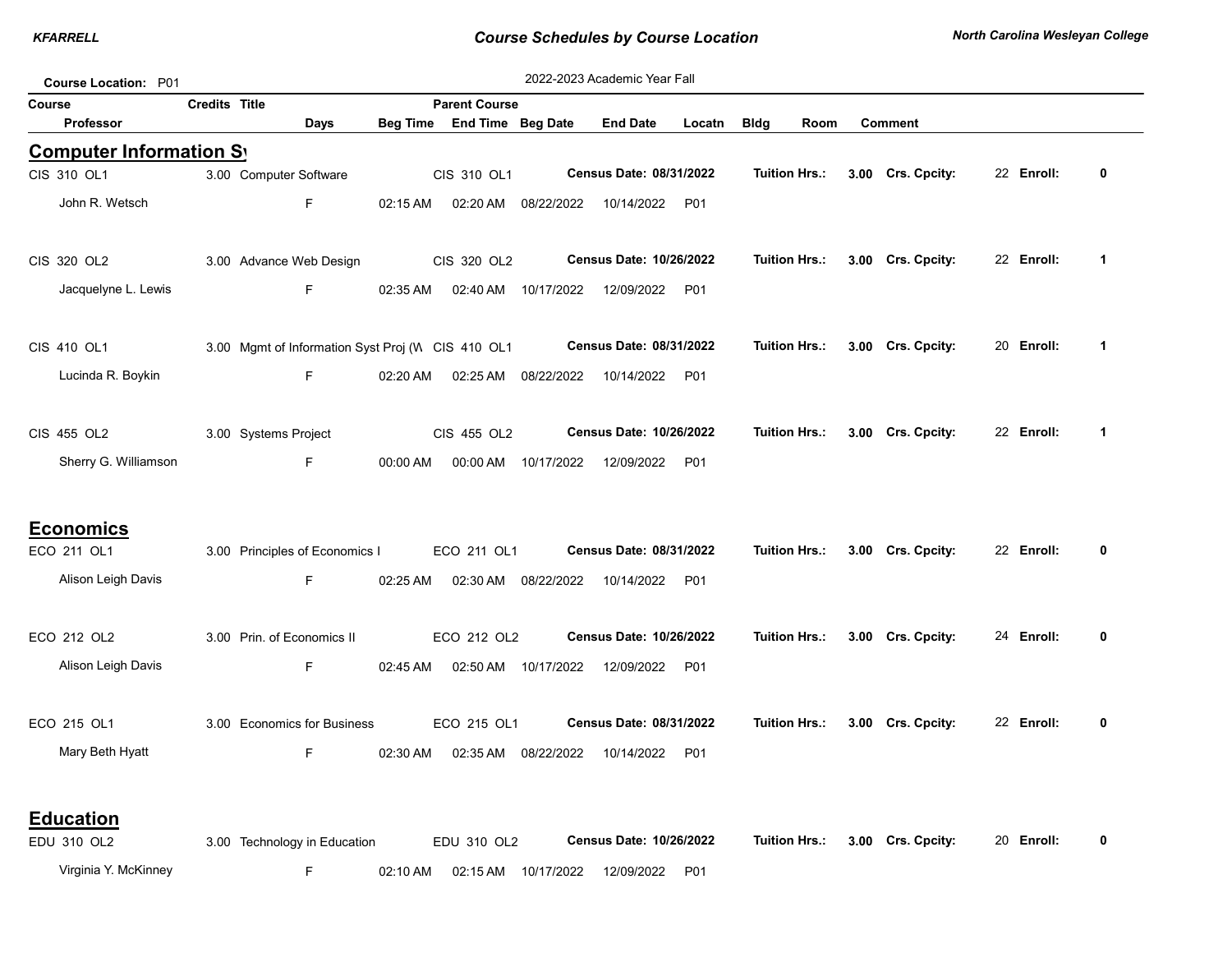| Course Location: P01            |                      |                                                  |          |                                                    |                      | 2022-2023 Academic Year Fall     |        |                      |                                 |            |   |
|---------------------------------|----------------------|--------------------------------------------------|----------|----------------------------------------------------|----------------------|----------------------------------|--------|----------------------|---------------------------------|------------|---|
| Course<br>Professor             | <b>Credits Title</b> |                                                  |          | <b>Parent Course</b><br>Beg Time End Time Beg Date |                      | <b>End Date</b>                  | Locatn | <b>Bldg</b><br>Room  | <b>Comment</b>                  |            |   |
|                                 |                      | Days                                             |          |                                                    |                      |                                  |        |                      |                                 |            |   |
| <b>Education</b><br>EDU 321 OL1 |                      | 3.00 Curriculum in Elem Education (W EDU 321 OL1 |          |                                                    |                      | Census Date: 08/31/2022          |        | Tuition Hrs.:        | 3.00 Crs. Cpcity:               | 20 Enroll: | 0 |
| Virginia Y. McKinney            |                      | F.                                               | 02:05 AM |                                                    | 02:10 AM  08/22/2022 | 10/14/2022 P01                   |        |                      |                                 |            |   |
| <b>Earth Science</b>            |                      |                                                  |          |                                                    |                      |                                  |        |                      |                                 |            |   |
| ERS 141 OL1                     |                      | 3.00 Physical Geology                            |          | ERS 141 OL1                                        |                      | Census Date: 08/31/2022          |        |                      | Tuition Hrs.: 3.00 Crs. Cpcity: | 24 Enroll: | 0 |
| James R. Criswell               |                      | F                                                | 02:35 AM |                                                    | 02:40 AM  08/22/2022 | 10/14/2022                       | P01    |                      |                                 |            |   |
| ERS 141 OL2                     |                      | 3.00 Physical Geology                            |          | ERS 141 OL2                                        |                      | Census Date: 10/26/2022          |        | <b>Tuition Hrs.:</b> | 3.00 Crs. Cpcity:               | 24 Enroll: | 5 |
| James R. Criswell               |                      | F.                                               | 02:50 AM |                                                    |                      | 12/09/2022                       | P01    |                      |                                 |            |   |
| ERS 142 OL1                     |                      | 1.00 Physical Geology Lab                        |          | ERS 142 OL1                                        |                      | Census Date: 08/31/2022          |        | <b>Tuition Hrs.:</b> | 1.00 Crs. Cpcity:               | 24 Enroll: | 1 |
| James R. Criswell               |                      | $\mathsf F$                                      | 02:40 AM |                                                    |                      | 02:45 AM  08/22/2022  10/14/2022 | P01    |                      |                                 |            |   |
| ERS 142 OL2                     |                      | 1.00 Physical Geology Lab                        |          | ERS 142 OL2                                        |                      | Census Date: 10/26/2022          |        |                      | Tuition Hrs.: 1.00 Crs. Cpcity: | 24 Enroll: | 5 |
| James R. Criswell               |                      | F                                                | 02:55 AM |                                                    |                      | 03:00 AM  10/17/2022  12/09/2022 | P01    |                      |                                 |            |   |
| <b>Exercise Science</b>         |                      |                                                  |          |                                                    |                      |                                  |        |                      |                                 |            |   |
| EXS 301 OL2                     |                      | 3.00 Personal and Community Health EXS 301 OL2   |          |                                                    |                      | <b>Census Date: 10/26/2022</b>   |        | Tuition Hrs.:        | 3.00 Crs. Cpcity:               | 22 Enroll: | 1 |
| Shannon K. Crowley              |                      | F.                                               | 03:05 AM |                                                    |                      | 03:10 AM  10/17/2022  12/09/2022 | P01    |                      |                                 |            |   |
| Geography                       |                      |                                                  |          |                                                    |                      |                                  |        |                      |                                 |            |   |
| GEO 101 OL1                     |                      | 3.00 World Geography                             |          | GEO 101 OL1                                        |                      | Census Date: 08/31/2022          |        | <b>Tuition Hrs.:</b> | 3.00 Crs. Cpcity:               | 22 Enroll: | 0 |
| Richard A Kennedy               |                      | F                                                | 02:45 AM |                                                    | 02:50 AM 08/22/2022  | 10/14/2022                       | P01    |                      |                                 |            |   |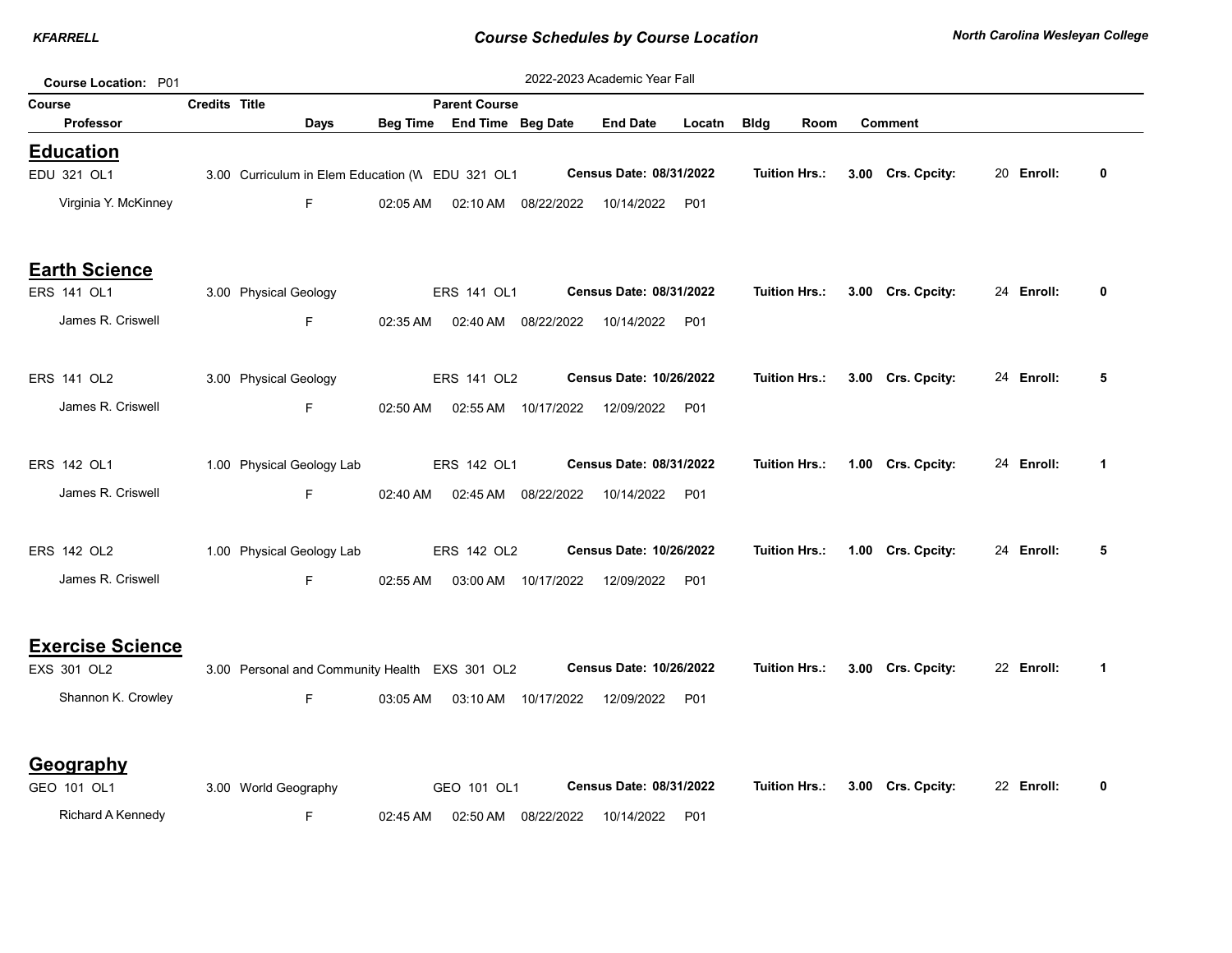| Course Location: P01            |                      |                                                     |          |                                                  |                      | 2022-2023 Academic Year Fall   |        |                      |                      |                   |            |                         |
|---------------------------------|----------------------|-----------------------------------------------------|----------|--------------------------------------------------|----------------------|--------------------------------|--------|----------------------|----------------------|-------------------|------------|-------------------------|
| Course<br>Professor             | <b>Credits Title</b> | Days                                                | Beg Time | <b>Parent Course</b><br><b>End Time Beg Date</b> |                      | <b>End Date</b>                | Locatn | <b>Bldg</b>          | Room                 | <b>Comment</b>    |            |                         |
| <b>Healthcare Administratio</b> |                      |                                                     |          |                                                  |                      |                                |        |                      |                      |                   |            |                         |
| <b>HCA 200 OL1</b>              |                      | 3.00 Intro to Healthcare Administratior HCA 200 OL1 |          |                                                  |                      | Census Date: 08/31/2022        |        | <b>Tuition Hrs.:</b> |                      | 3.00 Crs. Cpcity: | 22 Enroll: | 0                       |
| Kathleen M. Gallman             |                      | F                                                   | 02:50 AM | 02:55 AM                                         | 08/22/2022           | 10/14/2022                     | P01    |                      |                      |                   |            |                         |
| <b>HCA 205 OL1</b>              |                      | 3.00 Medical Terminology Healthcare / HCA 205 OL1   |          |                                                  |                      | Census Date: 08/31/2022        |        | <b>Tuition Hrs.:</b> |                      | 3.00 Crs. Cpcity: | 22 Enroll: | 0                       |
| Kathleen M. Gallman             |                      | F.                                                  | 02:55 AM | 03:00 AM                                         | 08/22/2022           | 10/14/2022                     | P01    |                      |                      |                   |            |                         |
| <b>HCA 300 OL2</b>              |                      | 3.00 Legal and Ethical Issues Healthc HCA 300 OL2   |          |                                                  |                      | Census Date: 10/26/2022        |        | <b>Tuition Hrs.:</b> |                      | 3.00 Crs. Cpcity: | 15 Enroll: | 0                       |
| Crystal P Ostheim               |                      | F                                                   | 03:10 AM |                                                  | 03:15 AM  10/17/2022 | 12/09/2022                     | P01    |                      |                      |                   |            |                         |
| HCA 325 OL2                     |                      | 3.00 Professional Writing Healthcare / HCA 325 OL2  |          |                                                  |                      | <b>Census Date: 10/26/2022</b> |        | <b>Tuition Hrs.:</b> |                      | 3.00 Crs. Cpcity: | 22 Enroll: | $\mathbf 1$             |
| Kathleen M. Gallman             |                      | F                                                   | 03:15 AM |                                                  | 03:20 AM 10/17/2022  | 12/09/2022                     | P01    |                      |                      |                   |            |                         |
| <b>HCA 350 OL2</b>              |                      | 3.00 Healthcare Informatics                         |          | <b>HCA 350 OL2</b>                               |                      | <b>Census Date: 10/26/2022</b> |        | <b>Tuition Hrs.:</b> |                      | 3.00 Crs. Cpcity: | 22 Enroll: | 0                       |
| Sherri L Bryant                 |                      | F                                                   | 03:20 AM | 03:25 AM                                         | 10/17/2022           | 12/09/2022                     | P01    |                      |                      |                   |            |                         |
| <b>HCA 400 OL1</b>              |                      | 3.00 Clinical Issues Healthcare Mgmt HCA 400 OL1    |          |                                                  |                      | Census Date: 08/31/2022        |        | Tuition Hrs.:        |                      | 3.00 Crs. Cpcity: | 20 Enroll: | 0                       |
| Melissa A. Jones                |                      | F                                                   | 03:05 AM |                                                  | 03:10 AM 08/22/2022  | 10/14/2022                     | P01    |                      |                      |                   |            |                         |
| <b>HCA 425 OL1</b>              |                      | 3.00 Quality Assurance in Healthcare HCA 425 OL1    |          |                                                  |                      | Census Date: 08/31/2022        |        |                      | <b>Tuition Hrs.:</b> | 3.00 Crs. Cpcity: | 20 Enroll: | $\overline{\mathbf{1}}$ |
| Sherri L Bryant                 |                      | F                                                   | 03:10 AM |                                                  | 03:15 AM 08/22/2022  | 10/14/2022                     | P01    |                      |                      |                   |            |                         |
| <b>HCA 482 OL2</b>              |                      | 3.00 Capstone Healthcare Administrat HCA 482 OL2    |          |                                                  |                      | <b>Census Date: 10/26/2022</b> |        | <b>Tuition Hrs.:</b> |                      | 3.00 Crs. Cpcity: | 24 Enroll: | $\mathbf 1$             |
| Sherri L Bryant                 |                      | F                                                   | 03:30 AM | 03:35 AM                                         | 10/17/2022           | 12/09/2022                     | P01    |                      |                      |                   |            |                         |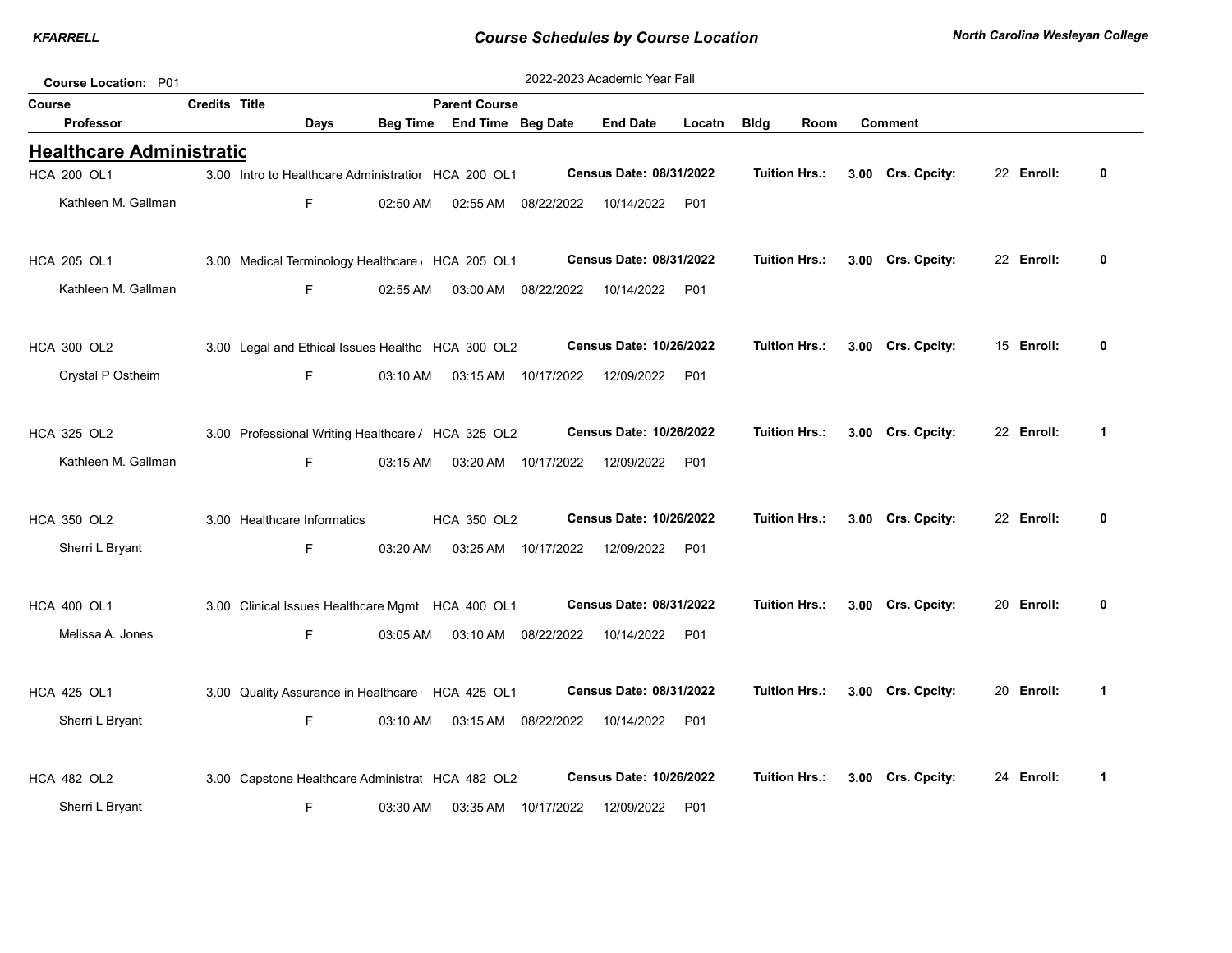|        | Course Location: P01          |                      |                                                   |          |                            |                     | 2022-2023 Academic Year Fall   |                  |                      |                   |            |              |
|--------|-------------------------------|----------------------|---------------------------------------------------|----------|----------------------------|---------------------|--------------------------------|------------------|----------------------|-------------------|------------|--------------|
| Course |                               | <b>Credits Title</b> |                                                   |          | <b>Parent Course</b>       |                     |                                |                  |                      |                   |            |              |
|        | Professor                     |                      | Days                                              |          | Beg Time End Time Beg Date |                     | <b>End Date</b>                | Locatn           | <b>Bldg</b><br>Room  | <b>Comment</b>    |            |              |
|        | <b>History</b><br>HIS 101 OL1 |                      | 3.00 Dawn of Civilization                         |          | HIS 101 OL1                |                     | Census Date: 08/31/2022        |                  | Tuition Hrs.:        | 3.00 Crs. Cpcity: | 22 Enroll: | 0            |
|        | <b>Chad Christopher Ross</b>  |                      | F.                                                | 03:15 AM | 03:20 AM                   | 08/22/2022          | 10/14/2022                     | P01              |                      |                   |            |              |
|        | <b>HIS 102 OL2</b>            |                      | 3.00 War. Revolution. Repeat.                     |          | HIS 102 OL2                |                     | Census Date: 10/26/2022        |                  | <b>Tuition Hrs.:</b> | 3.00 Crs. Cpcity: | 22 Enroll: | 0            |
|        | Richard A Kennedy             |                      | F.                                                | 03:30 AM | 03:35 AM                   | 10/17/2022          | 12/09/2022                     | P01              |                      |                   |            |              |
|        | <b>HIS 111 OL2</b>            |                      | 3.00 The US: From Colonies to Civil V HIS 111 OL2 |          |                            |                     | Census Date: 10/26/2022        |                  | <b>Tuition Hrs.:</b> | 3.00 Crs. Cpcity: | 22 Enroll: | $\mathbf{0}$ |
|        | Kim E Richardson              |                      | F.                                                | 03:35 AM |                            | 03:40 AM 10/17/2022 | 12/09/2022                     | P <sub>0</sub> 1 |                      |                   |            |              |
|        | <b>HIS 360 OL2</b>            |                      | 3.00 Dictators vs Democracies (WI)                |          | <b>HIS 360 OL2</b>         |                     | <b>Census Date: 10/26/2022</b> |                  | <b>Tuition Hrs.:</b> | 3.00 Crs. Cpcity: | 22 Enroll: | 0            |
|        | Aaron Marjon Zimmerman        |                      | F.                                                | 03:40 AM | 03:45 AM                   | 10/17/2022          | 12/09/2022                     | P01              |                      |                   |            |              |
|        | HIS 405 OL1                   |                      | 3.00 The Middle East                              |          | HIS 405 OL1                |                     | Census Date: 08/31/2022        |                  | Tuition Hrs.:        | 3.00 Crs. Cpcity: | 22 Enroll: | 1            |
|        | Kim E Richardson              |                      | F.                                                | 03:20 AM | 03:25 AM                   | 08/22/2022          | 10/14/2022                     | P01              |                      |                   |            |              |
|        | <b>Health Promotions</b>      |                      |                                                   |          |                            |                     |                                |                  |                      |                   |            |              |
|        | HLP 301 OL1                   |                      | 3.00 Principles of Health Education               |          | <b>NUR 301 OL1</b>         |                     | Census Date: 08/31/2022        |                  | <b>Tuition Hrs.:</b> | 3.00 Crs. Cpcity: | 15 Enroll: | 0            |
|        | Lesley A Gillian              |                      | F.                                                | 03:25 AM | 03:30 AM                   | 08/22/2022          | 10/14/2022                     | P01              |                      |                   |            |              |
|        | HLP 304 OL2                   |                      | 3.00 Epidemiology Healthcare Provide HLP 304 OL2  |          |                            |                     | Census Date: 10/26/2022        |                  | <b>Tuition Hrs.:</b> | 3.00 Crs. Cpcity: | 15 Enroll: | $\mathbf{0}$ |
|        | Kathryn Taylor Evans          |                      | F.                                                | 03:45 AM |                            | 03:50 AM 10/17/2022 | 12/09/2022                     | P01              |                      |                   |            |              |
|        | HLP 310 OL1                   |                      | 3.00 Introduction to Public Health                |          | NUR 310 OL1                |                     | Census Date: 08/31/2022        |                  | Tuition Hrs.:        | 3.00 Crs. Cpcity: | 15 Enroll: | 0            |
|        | Crystal P Ostheim             |                      | F                                                 | 03:30 AM | 03:35 AM                   | 08/22/2022          | 10/14/2022                     | P01              |                      |                   |            |              |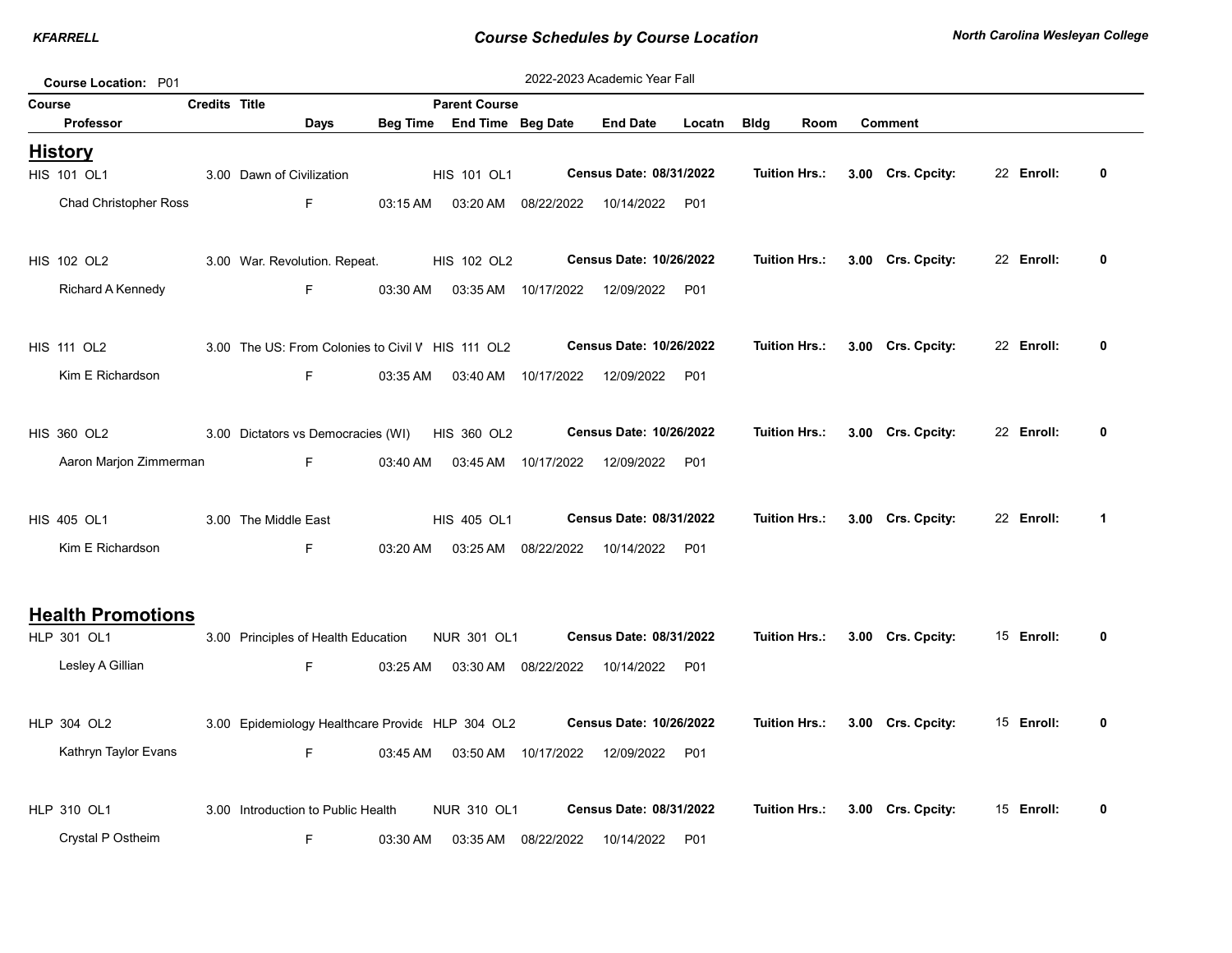|        | Course Location: P01                                   |                      |                                                   |          |                      |                      | 2022-2023 Academic Year Fall     |                  |                      |                   |            |                      |
|--------|--------------------------------------------------------|----------------------|---------------------------------------------------|----------|----------------------|----------------------|----------------------------------|------------------|----------------------|-------------------|------------|----------------------|
| Course |                                                        | <b>Credits Title</b> |                                                   |          | <b>Parent Course</b> |                      |                                  |                  |                      |                   |            |                      |
|        | <b>Professor</b>                                       |                      | Days                                              | Beg Time | End Time Beg Date    |                      | <b>End Date</b>                  | Locatn           | <b>Bldg</b><br>Room  | <b>Comment</b>    |            |                      |
|        | <b>Justice Studies</b><br><b>JUS 111 OL1</b>           |                      | 3.00 Introduction to Criminal Justice             |          | <b>JUS 111 OL1</b>   |                      | Census Date: 08/31/2022          |                  | <b>Tuition Hrs.:</b> | 3.00 Crs. Cpcity: | 22 Enroll: | $\overline{2}$       |
|        | Carlton Ray Lewis                                      |                      | F.                                                | 03:35 AM |                      | 03:40 AM 08/22/2022  | 10/14/2022                       | P01              |                      |                   |            |                      |
|        | <b>JUS 111 OL2</b>                                     |                      | 3.00 Introduction to Criminal Justice             |          | <b>JUS 111 OL2</b>   |                      | Census Date: 10/26/2022          |                  | <b>Tuition Hrs.:</b> | 3.00 Crs. Cpcity: | 22 Enroll: | 0                    |
|        | <b>Richard Carlton Allsbrook</b>                       |                      | F                                                 | 03:50 AM |                      |                      | 03:55 AM  10/17/2022  12/09/2022 | P01              |                      |                   |            |                      |
|        | <b>JUS 205 OL1</b>                                     |                      | 3.00 Police in Society (WI)                       |          | <b>JUS 205 OL1</b>   |                      | Census Date: 08/31/2022          |                  | Tuition Hrs.:        | 3.00 Crs. Cpcity: | 20 Enroll: | 0                    |
|        | <b>Richard Carlton Allsbrook</b>                       |                      | F                                                 | 03:40 AM |                      | 03:45 AM 08/22/2022  | 10/14/2022                       | P01              |                      |                   |            |                      |
|        | <b>JUS 293 OL1</b>                                     |                      | 3.00 Criminal Law                                 |          | JUS 293 OL1          |                      | Census Date: 08/31/2022          |                  | <b>Tuition Hrs.:</b> | 3.00 Crs. Cpcity: | 22 Enroll: | 3                    |
|        | Christopher R. Lusby                                   |                      | F.                                                | 03:50 AM |                      | 03:55 AM 08/22/2022  | 10/14/2022                       | P01              |                      |                   |            |                      |
|        | <b>JUS 300 OL2</b><br><b>Richard Carlton Allsbrook</b> |                      | 3.00 Victimology (WI)                             |          | <b>JUS 300 OL2</b>   |                      | Census Date: 10/26/2022          |                  | Tuition Hrs.:        | 3.00 Crs. Cpcity: | 22 Enroll: | 1                    |
|        |                                                        |                      | F                                                 | 04:00 AM |                      |                      | 04:05 AM  10/17/2022  12/09/2022 | P01              |                      |                   |            |                      |
|        | <b>JUS 301 OL1</b>                                     |                      | 3.00 Criminology (WI)                             |          | <b>JUS 301 OL1</b>   |                      | <b>Census Date: 08/31/2022</b>   |                  | Tuition Hrs.:        | 3.00 Crs. Cpcity: | 20 Enroll: | $\mathbf 1$          |
|        | Jerry A. Cameron                                       |                      | F.                                                | 03:55 AM |                      | 04:00 AM 08/22/2022  | 10/14/2022                       | P01              |                      |                   |            |                      |
|        | <b>JUS 304 OL2</b>                                     |                      | 3.00 Community Corrections                        |          | <b>JUS 304 OL2</b>   |                      | <b>Census Date: 10/26/2022</b>   |                  | <b>Tuition Hrs.:</b> | 3.00 Crs. Cpcity: | 22 Enroll: | $\blacktriangleleft$ |
|        | Gregory Bernard Jackson                                |                      | F                                                 | 04:05 AM |                      | 04:10 AM 10/17/2022  | 12/09/2022                       | P <sub>0</sub> 1 |                      |                   |            |                      |
|        | <b>JUS 310 OL2</b>                                     |                      | 3.00 Reporting for Crim Jus Prof (WI) JUS 310 OL2 |          |                      |                      | <b>Census Date: 10/26/2022</b>   |                  | <b>Tuition Hrs.:</b> | 3.00 Crs. Cpcity: | 20 Enroll: | 0                    |
|        | Elizabeth Marie Lindsley                               |                      | F.                                                | 04:10 AM |                      | 04:15 AM  10/17/2022 | 12/09/2022                       | P01              |                      |                   |            |                      |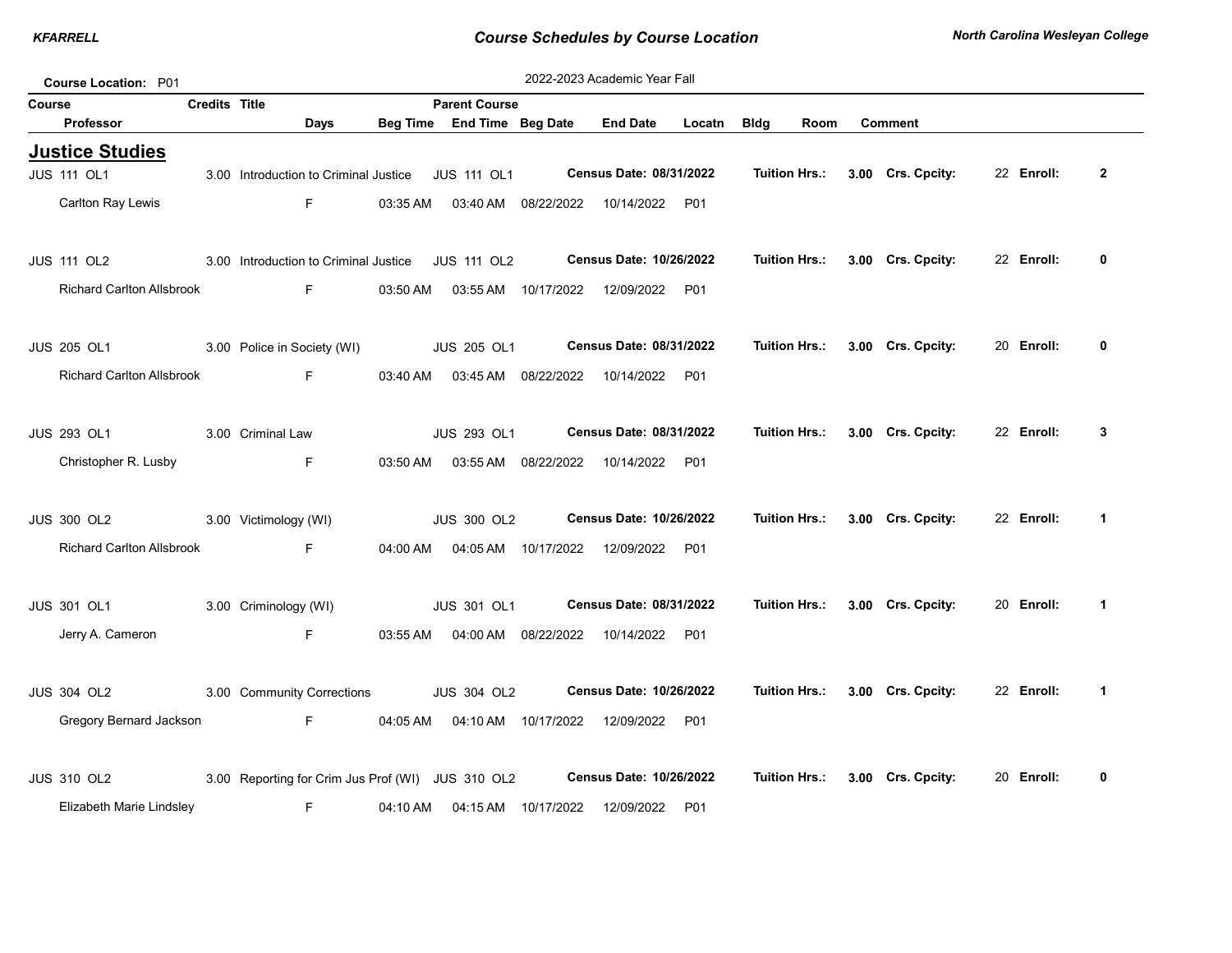| <b>Course Location: P01</b> |                      |                                                  |          |                                                    |                      | 2022-2023 Academic Year Fall |        |                      |      |                                 |            |             |
|-----------------------------|----------------------|--------------------------------------------------|----------|----------------------------------------------------|----------------------|------------------------------|--------|----------------------|------|---------------------------------|------------|-------------|
| Course<br><b>Professor</b>  | <b>Credits Title</b> | Days                                             |          | <b>Parent Course</b><br>Beg Time End Time Beg Date |                      | <b>End Date</b>              | Locatn | <b>Bldg</b>          | Room | <b>Comment</b>                  |            |             |
| <b>Justice Studies</b>      |                      |                                                  |          |                                                    |                      |                              |        |                      |      |                                 |            |             |
| <b>JUS 312 OL2</b>          |                      | 3.00 Cybercrime                                  |          | <b>JUS 312 OL2</b>                                 |                      | Census Date: 10/26/2022      |        | <b>Tuition Hrs.:</b> |      | 3.00 Crs. Cpcity:               | 22 Enroll: | $\mathbf 1$ |
| Carlton Ray Lewis           |                      | F.                                               | 04:15 AM |                                                    | 04:20 AM 10/17/2022  | 12/09/2022                   | P01    |                      |      |                                 |            |             |
| <b>JUS 318 OL1</b>          |                      | 3.00 Research Methods                            |          | <b>JUS 318 OL1</b>                                 |                      | Census Date: 08/31/2022      |        | Tuition Hrs.:        |      | 3.00 Crs. Cpcity:               | 22 Enroll: | 1           |
| Carlton Ray Lewis           |                      | F.                                               | 04:05 AM |                                                    | 04:10 AM  08/22/2022 | 10/14/2022                   | P01    |                      |      |                                 |            |             |
| <b>JUS 325 OL1</b>          |                      | 3.00 Criminal Procedure                          |          | JUS 325 OL1                                        |                      | Census Date: 08/31/2022      |        |                      |      | Tuition Hrs.: 3.00 Crs. Cpcity: | 22 Enroll: | 3           |
| James R. Saunders           |                      | F.                                               |          | 04:10 AM  04:15 AM  08/22/2022                     |                      | 10/14/2022                   | P01    |                      |      |                                 |            |             |
| <b>JUS 325 OL2</b>          |                      | 3.00 Criminal Procedure                          |          | <b>JUS 325 OL2</b>                                 |                      | Census Date: 10/26/2022      |        | <b>Tuition Hrs.:</b> |      | 3.00 Crs. Cpcity:               | 22 Enroll: | 0           |
| Tia H Taylor                |                      | F.                                               | 04:20 AM |                                                    | 04:25 AM 10/17/2022  | 12/09/2022                   | P01    |                      |      |                                 |            |             |
| <b>JUS 403 OL1</b>          |                      | 3.00 Addiction, Crime & the Criminal JUS 403 OL1 |          |                                                    |                      | Census Date: 08/31/2022      |        | <b>Tuition Hrs.:</b> |      | 3.00 Crs. Cpcity:               | 22 Enroll: | 0           |
| Elizabeth Marie Lindsley    |                      | F.                                               | 04:10 AM | 04:15 AM                                           | 08/22/2022           | 10/14/2022                   | P01    |                      |      |                                 |            |             |
| <b>JUS 415 OL1</b>          |                      | 3.00 Legal Re4search and Writing                 |          | <b>JUS 415 OL1</b>                                 |                      | Census Date: 08/31/2022      |        | <b>Tuition Hrs.:</b> |      | 3.00 Crs. Cpcity:               | 20 Enroll: | 0           |
| Christopher R. Lusby        |                      | F                                                |          | 04:15 AM  04:20 AM  08/22/2022                     |                      | 10/14/2022                   | P01    |                      |      |                                 |            |             |
| <b>JUS 415 OL12</b>         |                      | 3.00 Mental Health & the Criminal                |          | <b>JUS 415 OL12</b>                                |                      | Census Date: 08/31/2022      |        | <b>Tuition Hrs.:</b> |      | 3.00 Crs. Cpcity:               | 22 Enroll: | 0           |
| Tara McInerney Stanton      |                      | F.                                               | 04:20 AM |                                                    | 04:25 AM 08/22/2022  | 10/14/2022                   | P01    |                      |      |                                 |            |             |
| <b>JUS 415 OL2</b>          |                      | 3.00 Mayhem, Chaos, & Disorder                   |          | <b>JUS 415 OL2</b>                                 |                      | Census Date: 10/26/2022      |        | Tuition Hrs.:        |      | 3.00 Crs. Cpcity:               | 20 Enroll: | 1           |
| Michael Anthony Whitley     |                      | F.                                               | 04:25 AM | 04:30 AM                                           | 10/17/2022           | 12/09/2022                   | P01    |                      |      |                                 |            |             |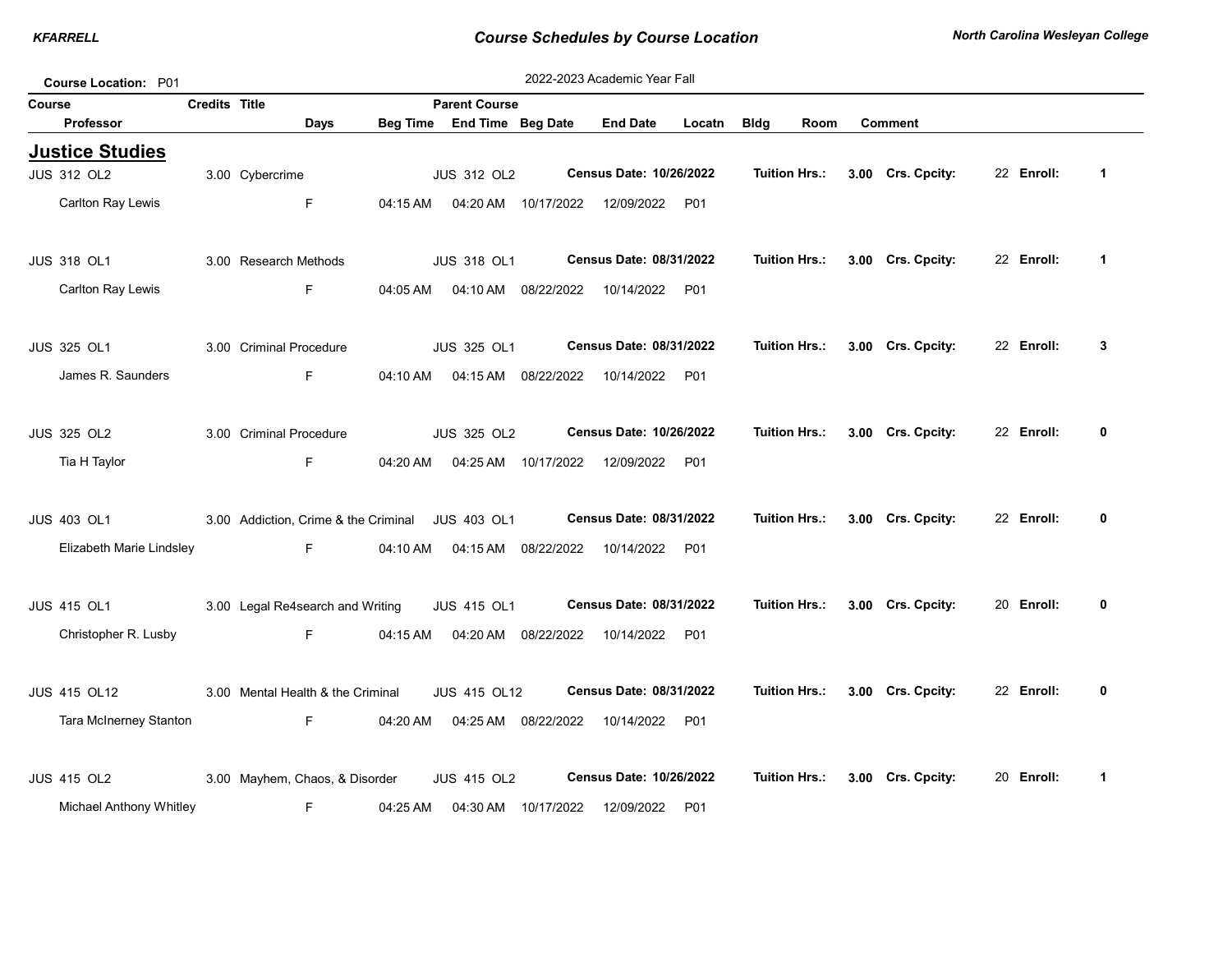| Course Location: P01             |                      |                            |                                   |          |                                                 |                      | 2022-2023 Academic Year Fall     |        |             |                      |                   |            |   |
|----------------------------------|----------------------|----------------------------|-----------------------------------|----------|-------------------------------------------------|----------------------|----------------------------------|--------|-------------|----------------------|-------------------|------------|---|
| Course                           | <b>Credits Title</b> |                            |                                   |          | <b>Parent Course</b>                            |                      |                                  |        |             |                      |                   |            |   |
| Professor                        |                      |                            | Days                              |          | Beg Time End Time Beg Date                      |                      | <b>End Date</b>                  | Locatn | <b>Bldg</b> | Room                 | <b>Comment</b>    |            |   |
| <b>Justice Studies</b>           |                      |                            |                                   |          |                                                 |                      |                                  |        |             |                      |                   |            |   |
| <b>JUS 421 OL1</b>               |                      | 3.00 Internship            |                                   |          | <b>JUS 421 OL1</b>                              |                      | Census Date: 08/31/2022          |        |             | Tuition Hrs.:        | 3.00 Crs. Cpcity: | 15 Enroll: | 0 |
| <b>Richard Carlton Allsbrook</b> |                      |                            | F                                 | 04:25 AM |                                                 | 04:30 AM  08/22/2022 | 10/14/2022 P01                   |        |             |                      |                   |            |   |
| <b>JUS 421 OL2</b>               |                      | 3.00 Internship            |                                   |          | <b>JUS 421 OL2</b>                              |                      | Census Date: 10/26/2022          |        |             | Tuition Hrs.:        | 3.00 Crs. Cpcity: | 15 Enroll: | 0 |
| <b>Richard Carlton Allsbrook</b> |                      |                            | F                                 | 04:30 AM |                                                 | 04:35 AM 10/17/2022  | 12/09/2022 P01                   |        |             |                      |                   |            |   |
| <b>JUS 429 OL1</b>               |                      | 3.00 Terrorism             |                                   |          | <b>JUS 429 OL1</b>                              |                      | Census Date: 08/31/2022          |        |             | Tuition Hrs.:        | 3.00 Crs. Cpcity: | 22 Enroll: | 0 |
| Larry P. Pleasant                |                      |                            | F                                 | 04:30 AM |                                                 | 04:35 AM 08/22/2022  | 10/14/2022                       | P01    |             |                      |                   |            |   |
| <b>JUS 499 OL2</b>               |                      | 3.00 Senior Seminar (WI)   |                                   |          | <b>JUS 499 OL2</b>                              |                      | Census Date: 10/26/2022          |        |             | Tuition Hrs.:        | 3.00 Crs. Cpcity: | 20 Enroll: | 1 |
| Elizabeth Sharpe Marsal          |                      |                            | F.                                | 04:35 AM |                                                 |                      | 04:40 AM  10/17/2022  12/09/2022 | P01    |             |                      |                   |            |   |
| <b>Mathematics</b>               |                      |                            |                                   |          |                                                 |                      |                                  |        |             |                      |                   |            |   |
| MAT 213 OL1                      |                      | 3.00 Elementary Statistics |                                   |          | MAT 213 OL1                                     |                      | Census Date: 08/31/2022          |        |             | <b>Tuition Hrs.:</b> | 3.00 Crs. Cpcity: | 22 Enroll: | 1 |
| Samantha Kaye Godsey             |                      |                            | F                                 | 04:30 AM |                                                 | 04:35 AM 08/22/2022  | 10/14/2022                       | P01    |             |                      |                   |            |   |
| MAT 213 OL2                      |                      | 3.00 Elementary Statistics |                                   |          | MAT 213 OL2                                     |                      | Census Date: 10/26/2022          |        |             | Tuition Hrs.:        | 3.00 Crs. Cpcity: | 22 Enroll: | 0 |
| Samantha Kaye Godsey             |                      |                            | F.                                | 04:35 AM |                                                 | 04:40 AM  10/17/2022 | 12/09/2022 P01                   |        |             |                      |                   |            |   |
|                                  |                      |                            |                                   |          |                                                 |                      |                                  |        |             |                      |                   |            |   |
| <b>Marketing</b><br>MKT 205 OL1  |                      |                            | 3.00 Principles of Marketing (WI) |          | MKT 205 OL1                                     |                      | Census Date: 08/31/2022          |        |             | Tuition Hrs.:        | 3.00 Crs. Cpcity: | 20 Enroll: | 1 |
| Marie Morgan Gowdy               |                      |                            | F.                                | 04:35 AM |                                                 | 04:40 AM 08/22/2022  | 10/14/2022                       | P01    |             |                      |                   |            |   |
| <b>MKT 317 OL1</b>               |                      |                            |                                   |          | 3.00 Integrated Marketing Communica MKT 317 OL1 |                      | Census Date: 08/31/2022          |        |             | Tuition Hrs.:        | 3.00 Crs. Cpcity: | 22 Enroll: | 1 |
| Robert E. Everton                |                      |                            | F                                 | 04:40 AM |                                                 | 04:45 AM 08/22/2022  | 10/14/2022                       | P01    |             |                      |                   |            |   |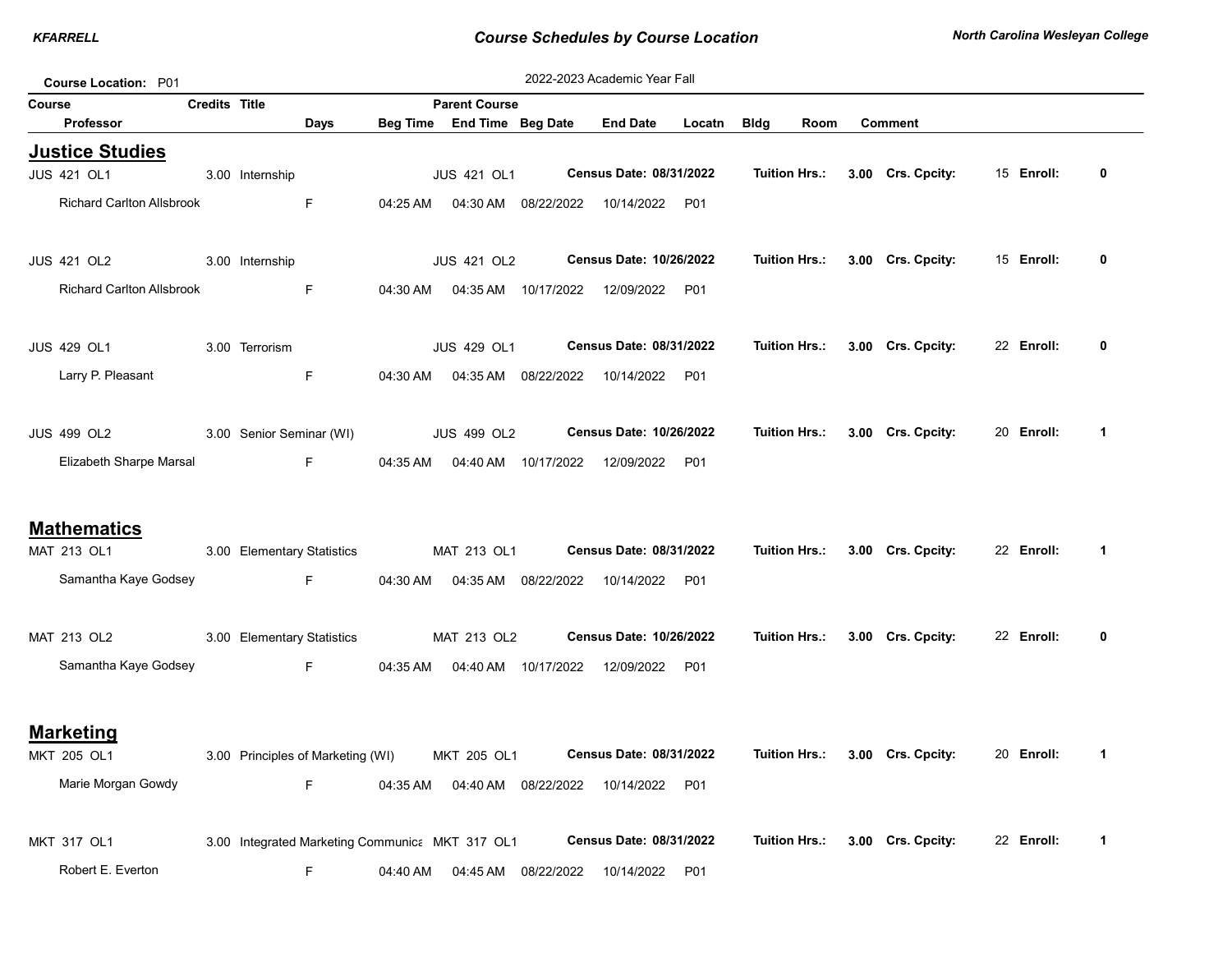| 2022-2023 Academic Year Fall<br><b>Course Location: P01</b> |                      |                                                    |                 |                          |                     |                                |            |                      |  |                   |  |            |              |
|-------------------------------------------------------------|----------------------|----------------------------------------------------|-----------------|--------------------------|---------------------|--------------------------------|------------|----------------------|--|-------------------|--|------------|--------------|
| Course                                                      | <b>Credits Title</b> |                                                    |                 | <b>Parent Course</b>     |                     |                                |            |                      |  |                   |  |            |              |
| <b>Professor</b>                                            |                      | Days                                               | <b>Beg Time</b> | <b>End Time Beg Date</b> |                     | <b>End Date</b>                | Locatn     | <b>Bldg</b><br>Room  |  | <b>Comment</b>    |  |            |              |
| <b>Marketing</b>                                            |                      |                                                    |                 |                          |                     |                                |            |                      |  |                   |  |            |              |
| <b>MKT 318 OL2</b>                                          |                      | 3.00 Consumer Behavior                             |                 | MKT 318 OL2              |                     | Census Date: 10/26/2022        |            | <b>Tuition Hrs.:</b> |  | 3.00 Crs. Cpcity: |  | 22 Enroll: | $\mathbf{1}$ |
| Maria S Gil del Alcazar                                     |                      | F.                                                 | 04:40 AM        |                          | 04:45 AM 10/17/2022 | 12/09/2022 P01                 |            |                      |  |                   |  |            |              |
| MKT 321 OL1                                                 |                      | 3.00 Internet Marketing                            |                 | MKT 321 OL1              |                     | Census Date: 08/31/2022        |            | <b>Tuition Hrs.:</b> |  | 3.00 Crs. Cpcity: |  | 22 Enroll: | 0            |
| Robert E. Everton                                           |                      | F.                                                 | 04:45 AM        | 04:50 AM                 | 08/22/2022          | 10/14/2022 P01                 |            |                      |  |                   |  |            |              |
| MKT 322 OL1                                                 |                      | 3.00 Marketing Research                            |                 | MKT 322 OL1              |                     | Census Date: 08/31/2022        |            | <b>Tuition Hrs.:</b> |  | 3.00 Crs. Cpcity: |  | 22 Enroll: | $\mathbf 1$  |
| Lyle E. Cady                                                |                      | F.                                                 | 04:50 AM        | 04:55 AM                 | 08/22/2022          | 10/14/2022 P01                 |            |                      |  |                   |  |            |              |
| MKT 482 OL2                                                 |                      | 3.00 Marketing Capstone                            |                 | MKT 482 OL2              |                     | <b>Census Date: 10/26/2022</b> |            | <b>Tuition Hrs.:</b> |  | 3.00 Crs. Cpcity: |  | 22 Enroll: | $\mathbf{2}$ |
| Shirley T. McLaughlin                                       |                      | F.                                                 | 04:45 AM        |                          | 04:50 AM 10/17/2022 | 12/09/2022                     | P01        |                      |  |                   |  |            |              |
| MKT 495 OL2                                                 |                      | 3.00 Social Media Marketing                        |                 | MKT 495 OL2              |                     | Census Date: 10/26/2022        |            | <b>Tuition Hrs.:</b> |  | 3.00 Crs. Cpcity: |  | 22 Enroll: | 0            |
| Shirley T. McLaughlin                                       |                      | F.                                                 | 04:55 AM        |                          | 05:00 AM 10/17/2022 | 12/09/2022                     | <b>P01</b> |                      |  |                   |  |            |              |
| <u>Nursing</u>                                              |                      |                                                    |                 |                          |                     |                                |            |                      |  |                   |  |            |              |
| <b>NUR 300 OL2</b>                                          |                      | 3.00 Legal & Ethical Issues Healthcare NUR 300 OL2 |                 |                          |                     | <b>Census Date: 10/26/2022</b> |            | <b>Tuition Hrs.:</b> |  | 3.00 Crs. Cpcity: |  | 15 Enroll: | 0            |
| Crystal P Ostheim                                           |                      | F.                                                 | 04:55 AM        |                          | 05:00 AM 10/17/2022 | 12/09/2022 P01                 |            |                      |  |                   |  |            |              |
| NUR 301 OL1                                                 |                      | 3.00 Principles of Health Education                |                 | <b>NUR 301 OL1</b>       |                     | Census Date: 08/31/2022        |            | <b>Tuition Hrs.:</b> |  | 3.00 Crs. Cpcity: |  | 15 Enroll: | 0            |
| Lesley A Gillian                                            |                      | F.                                                 | 04:55 AM        |                          | 05:00 AM 08/22/2022 | 10/14/2022 P01                 |            |                      |  |                   |  |            |              |
| NUR 304 OL2                                                 |                      | 3.00 Epidemiology for Healthcare Prov NUR 304 OL2  |                 |                          |                     | <b>Census Date: 10/26/2022</b> |            | <b>Tuition Hrs.:</b> |  | 3.00 Crs. Cpcity: |  | 15 Enroll: | 0            |
| Kathryn Taylor Evans                                        |                      | F.                                                 | 05:05 AM        |                          | 05:10 AM 10/17/2022 | 12/09/2022 P01                 |            |                      |  |                   |  |            |              |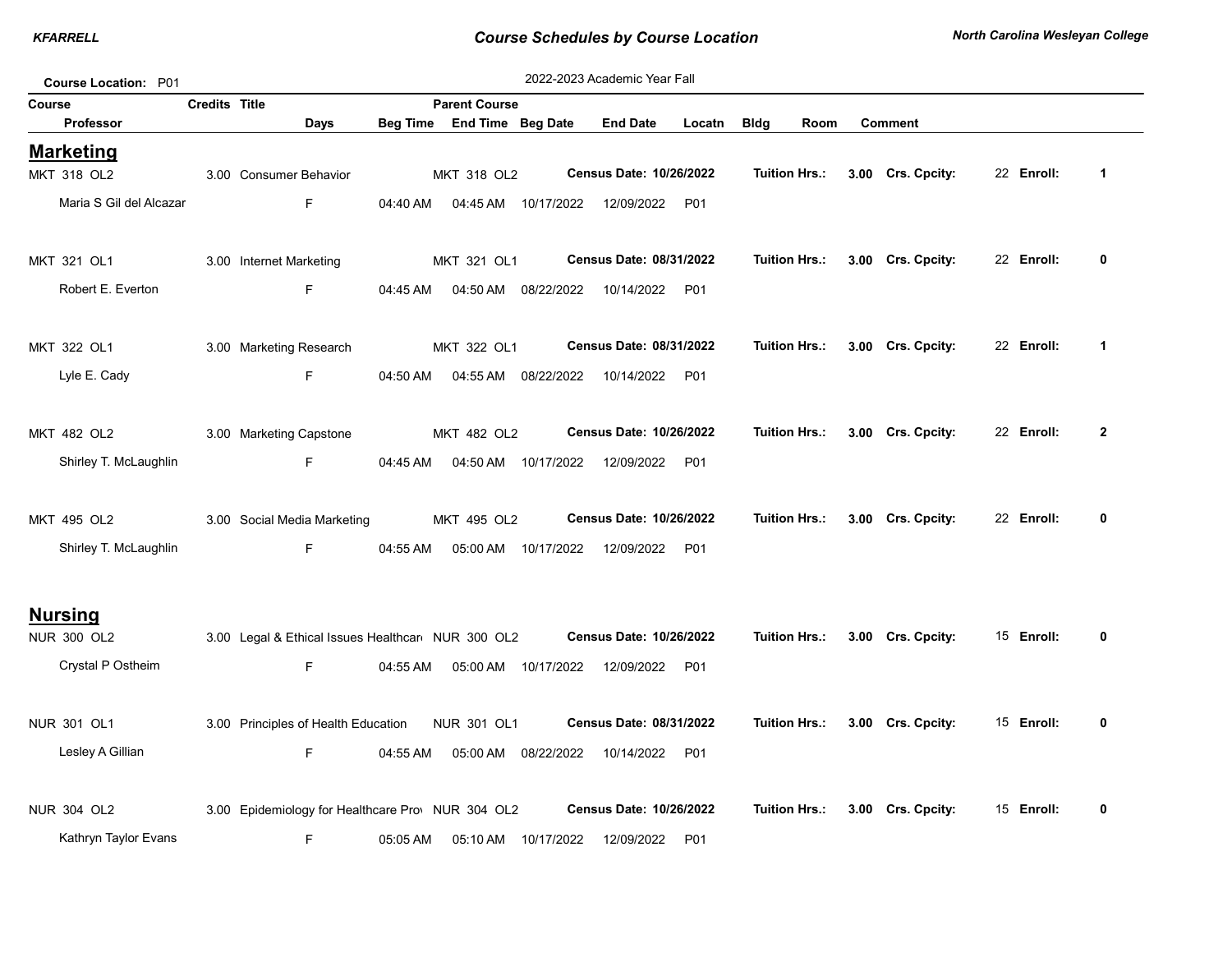| Course Location: P01 |                      |                                                    |                 |                                                  |            | 2022-2023 Academic Year Fall   |        |                      |      |                   |            |   |
|----------------------|----------------------|----------------------------------------------------|-----------------|--------------------------------------------------|------------|--------------------------------|--------|----------------------|------|-------------------|------------|---|
| Course<br>Professor  | <b>Credits Title</b> | Days                                               | <b>Beg Time</b> | <b>Parent Course</b><br><b>End Time Beg Date</b> |            | <b>End Date</b>                | Locatn | <b>Bldg</b>          | Room | <b>Comment</b>    |            |   |
| <u>Nursing</u>       |                      |                                                    |                 |                                                  |            |                                |        |                      |      |                   |            |   |
| <b>NUR 310 OL1</b>   |                      | 3.00 Intro to Public Health                        |                 | <b>NUR 310 OL1</b>                               |            | Census Date: 08/31/2022        |        | <b>Tuition Hrs.:</b> |      | 3.00 Crs. Cpcity: | 15 Enroll: | 0 |
| Crystal P Ostheim    |                      | F.                                                 | 05:05 AM        | 05:10 AM                                         | 08/22/2022 | 10/14/2022                     | P01    |                      |      |                   |            |   |
| <b>NUR 330 OL1</b>   |                      | 3.00 Promoting Quality Safety & Awar NUR 330 OL1   |                 |                                                  |            | Census Date: 08/31/2022        |        | <b>Tuition Hrs.:</b> |      | 3.00 Crs. Cpcity: | 20 Enroll: | 0 |
| Lesley A Gillian     |                      | F.                                                 | 05:10 AM        | 05:15 AM 08/22/2022                              |            | 10/14/2022                     | P01    |                      |      |                   |            |   |
| NUR 335 OL1          |                      | 3.00 Health Care Policy & Info Mgmt    NUR 335 OL1 |                 |                                                  |            | Census Date: 08/31/2022        |        | <b>Tuition Hrs.:</b> |      | 3.00 Crs. Cpcity: | 22 Enroll: | 0 |
| Crystal P Ostheim    |                      | F.                                                 | 05:15 AM        | 05:20 AM 08/22/2022                              |            | 10/14/2022                     | P01    |                      |      |                   |            |   |
| <b>NUR 345 OL2</b>   |                      | 3.00 Transition Prof Nursing Practice NUR 345 OL2  |                 |                                                  |            | Census Date: 10/26/2022        |        | <b>Tuition Hrs.:</b> |      | 3.00 Crs. Cpcity: | 22 Enroll: | 0 |
| Lesley A Gillian     |                      | F.                                                 | 05:10 AM        | 05:15 AM 10/17/2022                              |            | 12/09/2022                     | P01    |                      |      |                   |            |   |
| <b>NUR 350 OL2</b>   |                      | 3.00 Nursing Leadership, Mgmt & Fina NUR 350 OL2   |                 |                                                  |            | <b>Census Date: 10/26/2022</b> |        | <b>Tuition Hrs.:</b> |      | 3.00 Crs. Cpcity: | 22 Enroll: | 0 |
| Melissa A. Jones     |                      | F.                                                 | 05:15 AM        | 05:20 AM 10/17/2022                              |            | 12/09/2022                     | P01    |                      |      |                   |            |   |
| <b>NUR 400 OL1</b>   |                      | 4.00 Professional Nursing Research & NUR 400 OL1   |                 |                                                  |            | Census Date: 08/31/2022        |        | <b>Tuition Hrs.:</b> |      | 4.00 Crs. Cpcity: | 20 Enroll: | 0 |
| Melissa A. Jones     |                      | F.                                                 | 05:20 AM        | 05:25 AM 08/22/2022                              |            | 10/14/2022                     | P01    |                      |      |                   |            |   |
| <b>NUR 410 OL1</b>   |                      | 6.00 BSN Professional Capstone                     |                 | <b>NUR 410 OL1</b>                               |            | Census Date: 08/31/2022        |        | <b>Tuition Hrs.:</b> |      | 6.00 Crs. Cpcity: | 20 Enroll: | 0 |
| Brittany B. Bass     |                      | F.                                                 | 05:25 AM        | 05:30 AM 08/22/2022                              |            | 12/09/2022                     | P01    |                      |      |                   |            |   |
|                      |                      |                                                    |                 |                                                  |            |                                |        |                      |      |                   |            |   |

## Public Administration

Terry A. Jones F 05:30 AM 05:35 AM 08/22/2022 10/14/2022 P01 PAD 300 OL1 3.00 Public Administration PAD 300 OL1 Census Date: 08/31/2022 Tuition Hrs.: 3.00 Crs. Cpcity: 22 Enroll: 0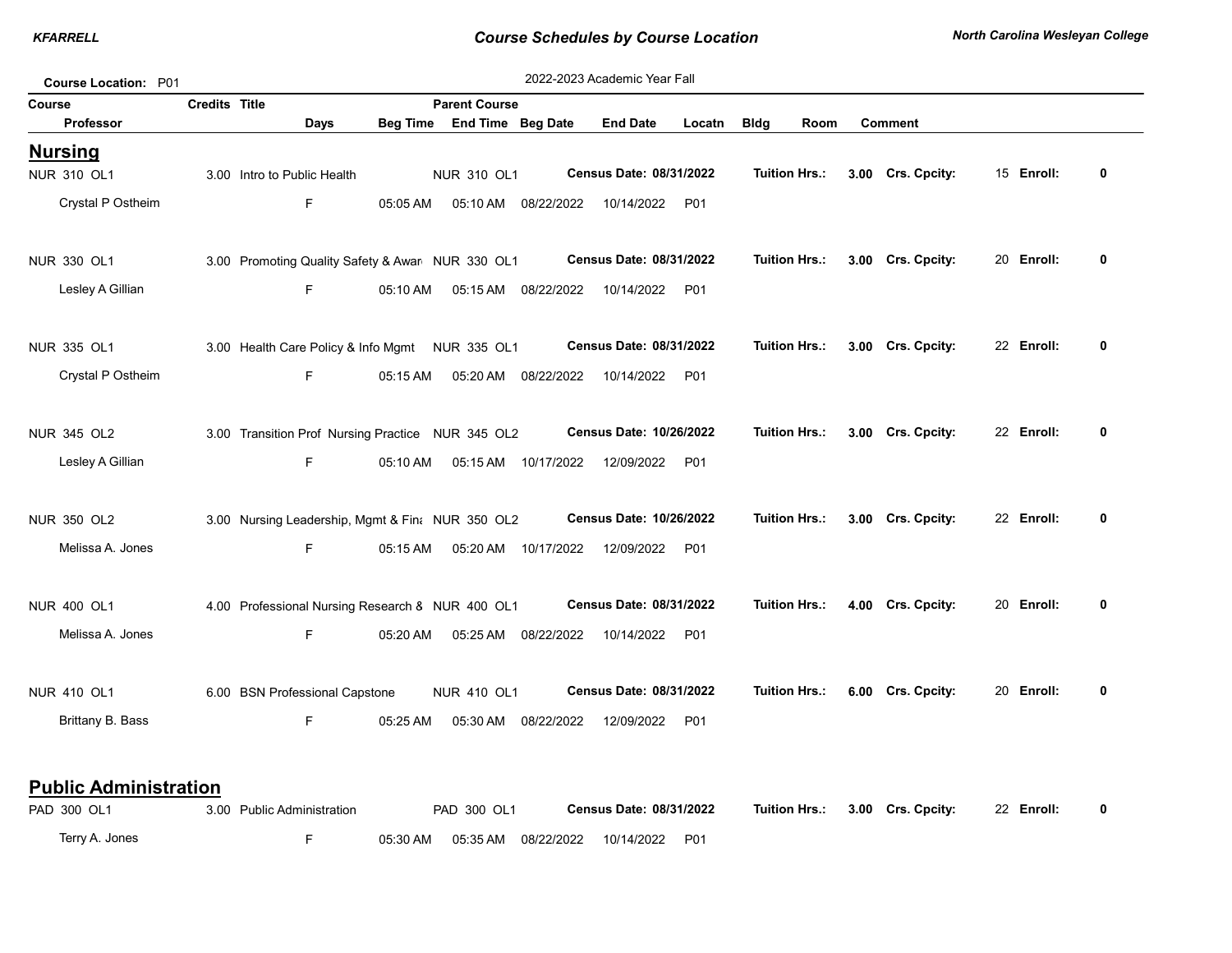| <b>Course Location: P01</b>  |                      |                                                    |                 |                      |                     | 2022-2023 Academic Year Fall   |            |                      |      |                   |            |              |
|------------------------------|----------------------|----------------------------------------------------|-----------------|----------------------|---------------------|--------------------------------|------------|----------------------|------|-------------------|------------|--------------|
| Course                       | <b>Credits Title</b> |                                                    |                 | <b>Parent Course</b> |                     |                                |            |                      |      |                   |            |              |
| Professor                    |                      | Days                                               | <b>Beg Time</b> | End Time Beg Date    |                     | <b>End Date</b>                | Locatn     | <b>Bldg</b>          | Room | <b>Comment</b>    |            |              |
| <b>Public Administration</b> |                      |                                                    |                 |                      |                     |                                |            |                      |      |                   |            |              |
| PAD 305 OL2                  |                      | 3.00 Budgeting & Planning for Public / PAD 305 OL2 |                 |                      |                     | <b>Census Date: 10/26/2022</b> |            | <b>Tuition Hrs.:</b> |      | 3.00 Crs. Cpcity: | 22 Enroll: | 0            |
| Michael A. Boone             |                      | F.                                                 | 05:20 AM        | 05:25 AM             | 10/17/2022          | 12/09/2022                     | <b>P01</b> |                      |      |                   |            |              |
| <b>Political Science</b>     |                      |                                                    |                 |                      |                     |                                |            |                      |      |                   |            |              |
| POL 200 OL2                  |                      | 3.00 Introduction to Political Science             |                 | POL 200 OL2          |                     | Census Date: 10/26/2022        |            | <b>Tuition Hrs.:</b> |      | 3.00 Crs. Cpcity: | 22 Enroll: | $\mathbf 1$  |
| Jovan Milojevich             |                      | F.                                                 | 05:25 AM        | 05:30 AM             | 10/17/2022          | 12/09/2022                     | <b>P01</b> |                      |      |                   |            |              |
| POL 211 OL1                  |                      | 3.00 State and Local Government                    |                 | POL 211 OL1          |                     | Census Date: 08/31/2022        |            | <b>Tuition Hrs.:</b> |      | 3.00 Crs. Cpcity: | 22 Enroll: | 0            |
| <b>Staff Staff</b>           |                      | F                                                  | 05:35 AM        | 05:40 AM             | 08/22/2022          | 10/14/2022                     | <b>P01</b> |                      |      |                   |            |              |
| POL 301 OL1                  |                      | 3.00 Judicial Politics                             |                 | POL 301 OL1          |                     | Census Date: 08/31/2022        |            | <b>Tuition Hrs.:</b> |      | 3.00 Crs. Cpcity: | 22 Enroll: | 0            |
| <b>Staff Staff</b>           |                      | F.                                                 | 05:40 AM        |                      | 05:45 AM 08/22/2022 | 10/14/2022                     | P01        |                      |      |                   |            |              |
| POL 308 OL2                  |                      | 3.00 Social Research Methods                       |                 | POL 308 OL2          |                     | Census Date: 10/26/2022        |            | <b>Tuition Hrs.:</b> |      | 3.00 Crs. Cpcity: | 22 Enroll: | $\mathbf{0}$ |
| Jovan Milojevich             |                      | F.                                                 | 05:35 AM        |                      | 05:40 AM 10/17/2022 | 12/09/2022                     | <b>P01</b> |                      |      |                   |            |              |
| POL 311 OL2                  |                      | 3.00 Political Parties & Public (WI)               |                 | POL 311 OL2          |                     | Census Date: 10/26/2022        |            | <b>Tuition Hrs.:</b> |      | 3.00 Crs. Cpcity: | 22 Enroll: | 0            |
| Young Hun Kim                |                      | F.                                                 | 05:35 AM        |                      | 05:40 AM 10/17/2022 | 12/09/2022                     | <b>P01</b> |                      |      |                   |            |              |
| <b>Psychology</b>            |                      |                                                    |                 |                      |                     |                                |            |                      |      |                   |            |              |
| PSY 111 OL2                  |                      | 3.00 Introduction to Psychology                    |                 | PSY 111 OL2          |                     | Census Date: 10/26/2022        |            | <b>Tuition Hrs.:</b> |      | 3.00 Crs. Cpcity: | 17 Enroll: | 0            |
| Alyssa R Jones               |                      | F.                                                 | 05:40 AM        |                      | 05:45 AM 10/17/2022 | 12/09/2022                     | <b>P01</b> |                      |      |                   |            |              |
| PSY 201 OL1                  |                      | 3.00 Psychological Dev. Childhood                  |                 | PSY 201 OL1          |                     | Census Date: 08/31/2022        |            | <b>Tuition Hrs.:</b> |      | 3.00 Crs. Cpcity: | 17 Enroll: | 0            |
| Fred William Sanborn         |                      | F.                                                 | 05:45 AM        | 05:50 AM             | 08/22/2022          | 10/14/2022                     | <b>P01</b> |                      |      |                   |            |              |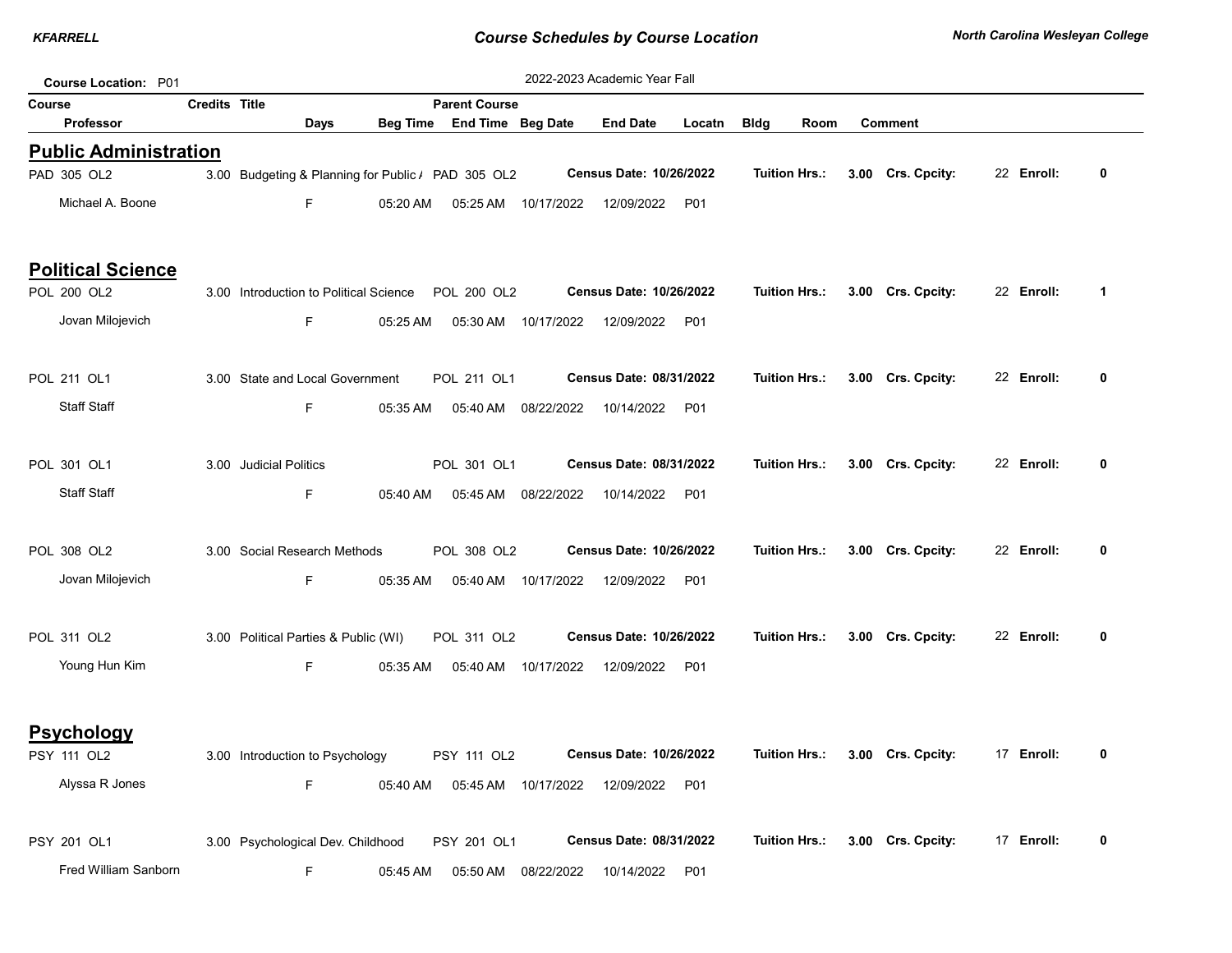| Course Location: P01         |                      |                                                     |          |                            |                     | 2022-2023 Academic Year Fall   |            |                      |      |                   |            |              |
|------------------------------|----------------------|-----------------------------------------------------|----------|----------------------------|---------------------|--------------------------------|------------|----------------------|------|-------------------|------------|--------------|
| <b>Course</b>                | <b>Credits Title</b> |                                                     |          | <b>Parent Course</b>       |                     |                                |            |                      |      |                   |            |              |
| <b>Professor</b>             |                      | Days                                                |          | Beg Time End Time Beg Date |                     | <b>End Date</b>                | Locatn     | <b>Bldg</b>          | Room | <b>Comment</b>    |            |              |
| <b>Religious Studies</b>     |                      |                                                     |          |                            |                     |                                |            |                      |      |                   |            |              |
| <b>REL 101 OL2</b>           |                      | 3.00 Introduction to Religion                       |          | REL 101 OL2                |                     | Census Date: 10/26/2022        |            | <b>Tuition Hrs.:</b> |      | 3.00 Crs. Cpcity: | 22 Enroll: | 0            |
| Shane M. Thompson            |                      | F.                                                  | 05:45 AM |                            | 05:50 AM 10/17/2022 | 12/09/2022                     | P01        |                      |      |                   |            |              |
| REL 220 OL1                  |                      | 3.00 Religions of the East                          |          | REL 220 OL1                |                     | Census Date: 08/31/2022        |            | Tuition Hrs.:        |      | 3.00 Crs. Cpcity: | 22 Enroll: | 0            |
| Jerry M Grimes               |                      | F                                                   | 05:50 AM | 05:55 AM                   | 08/22/2022          | 10/14/2022                     | <b>P01</b> |                      |      |                   |            |              |
| <b>REL 340 OL1</b>           |                      | 3.00 Contemporary Moral Issues                      |          | REL 340 OL1                |                     | Census Date: 08/31/2022        |            | Tuition Hrs.:        |      | 3.00 Crs. Cpcity: | 22 Enroll: | 0            |
| Jerry M Grimes               |                      | F                                                   | 05:55 AM | 06:00 AM                   | 08/22/2022          | 10/14/2022                     | <b>P01</b> |                      |      |                   |            |              |
| REL 342 OL2                  |                      | 3.00 Professiona and Business Ethics REL 342 OL2    |          |                            |                     | Census Date: 10/26/2022        |            | <b>Tuition Hrs.:</b> |      | 3.00 Crs. Cpcity: | 22 Enroll: | 1            |
| Jerry M Grimes               |                      | F                                                   | 05:50 AM | 05:55 AM                   | 10/17/2022          | 12/09/2022                     | P01        |                      |      |                   |            |              |
| <u>Sociology</u>             |                      |                                                     |          |                            |                     |                                |            |                      |      |                   |            |              |
| SOC 101 OL1                  |                      | 3.00 Principles of Sociology                        |          | SOC 101 OL1                |                     | Census Date: 08/31/2022        |            | <b>Tuition Hrs.:</b> |      | 3.00 Crs. Cpcity: | 22 Enroll: | 0            |
| Lisa McManus                 |                      | F                                                   | 06:05 AM |                            | 06:10 AM 08/22/2022 | 10/14/2022                     | <b>P01</b> |                      |      |                   |            |              |
| SOC 400 OL2                  |                      | 3.00 Sociology of the Workplace (WI) SOC 400 OL2    |          |                            |                     | Census Date: 10/26/2022        |            | <b>Tuition Hrs.:</b> |      | 3.00 Crs. Cpcity: | 22 Enroll: | $\mathbf{0}$ |
| Lisa McManus                 |                      | F.                                                  | 05:55 AM |                            | 06:00 AM 10/17/2022 | 12/09/2022                     | <b>P01</b> |                      |      |                   |            |              |
| <b>Sports Administration</b> |                      |                                                     |          |                            |                     |                                |            |                      |      |                   |            |              |
| SPT 205 OL1                  |                      | 3.00 Introduction Sports Administratiol SPT 205 OL1 |          |                            |                     | Census Date: 08/31/2022        |            | Tuition Hrs.:        |      | 3.00 Crs. Cpcity: | 22 Enroll: | 0            |
| Victoria Marie Gentile       |                      | F.                                                  | 12:25 AM | 12:30 AM                   | 08/22/2022          | 10/14/2022                     | <b>P01</b> |                      |      |                   |            |              |
| SPT 315 OL2                  |                      | 3.00 Ethics & Current Issues in Sports SPT 315 OL2  |          |                            |                     | <b>Census Date: 10/26/2022</b> |            | Tuition Hrs.:        |      | 3.00 Crs. Cpcity: | 24 Enroll: | 0            |
| Robin M. Pietryk             |                      | F                                                   | 12:50 AM | 12:55 AM                   | 10/17/2022          | 12/09/2022                     | <b>P01</b> |                      |      |                   |            |              |